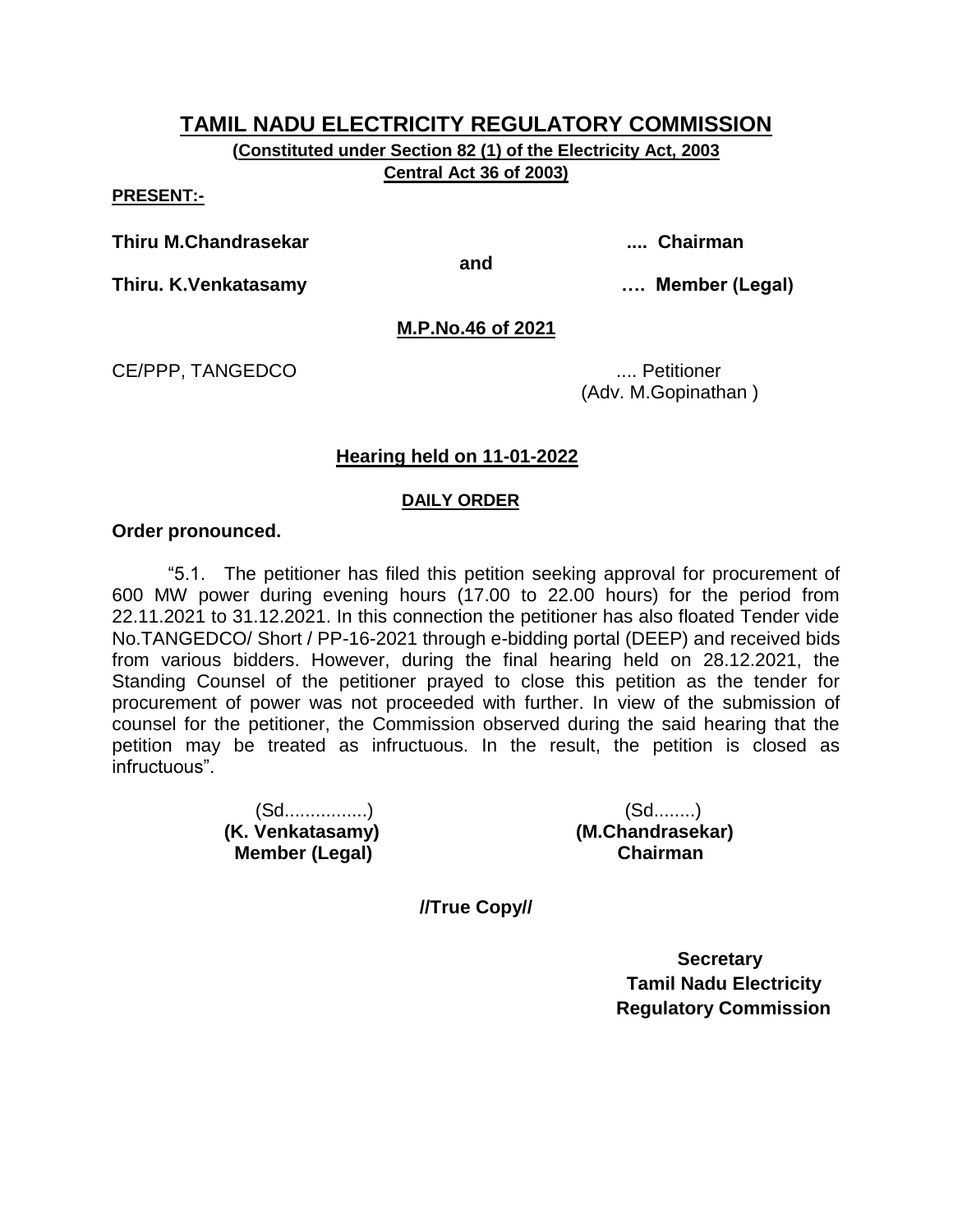**(Constituted under Section 82 (1) of the Electricity Act, 2003 Central Act 36 of 2003)**

**PRESENT:-**

**Thiru M.Chandrasekar .... Chairman**

**and**

**Thiru. K.Venkatasamy …. Member (Legal)**

## **P.P.A.P.No.4 of 2021**

CE/PPP, TANGEDCO .... Petitioner

(Adv. M.Gopinathan )

## **Hearing held on 11-01-2022**

## **DAILY ORDER**

#### **Order pronounced.**

"4.6. As per section 63 of the Electricity Act, 2003 (Central Act 36 of 2003), the Commission shall adopt the tariff if such tariff has been determined through transparent process of bidding in accordance with the guidelines issued by the Central Government. In this case, the Petitioner has obtained the quantity approval of the Commission in the said M.P.No.40 of 2021 and the Commission has already approved and ratified certain deviations from MoP guidelines as stated in the said Miscellaneous Petition. In the above circumstances, the Commission adopts the procurement of 107.506 MU by the Petitioner at Rs.4.50 / Unit during the period from 06.09.2021 to 30.09.2021.

Ordered accordingly.

**(K. Venkatasamy) (M.Chandrasekar) Member (Legal) Chairman**

(Sd................) (Sd........)

**//True Copy//**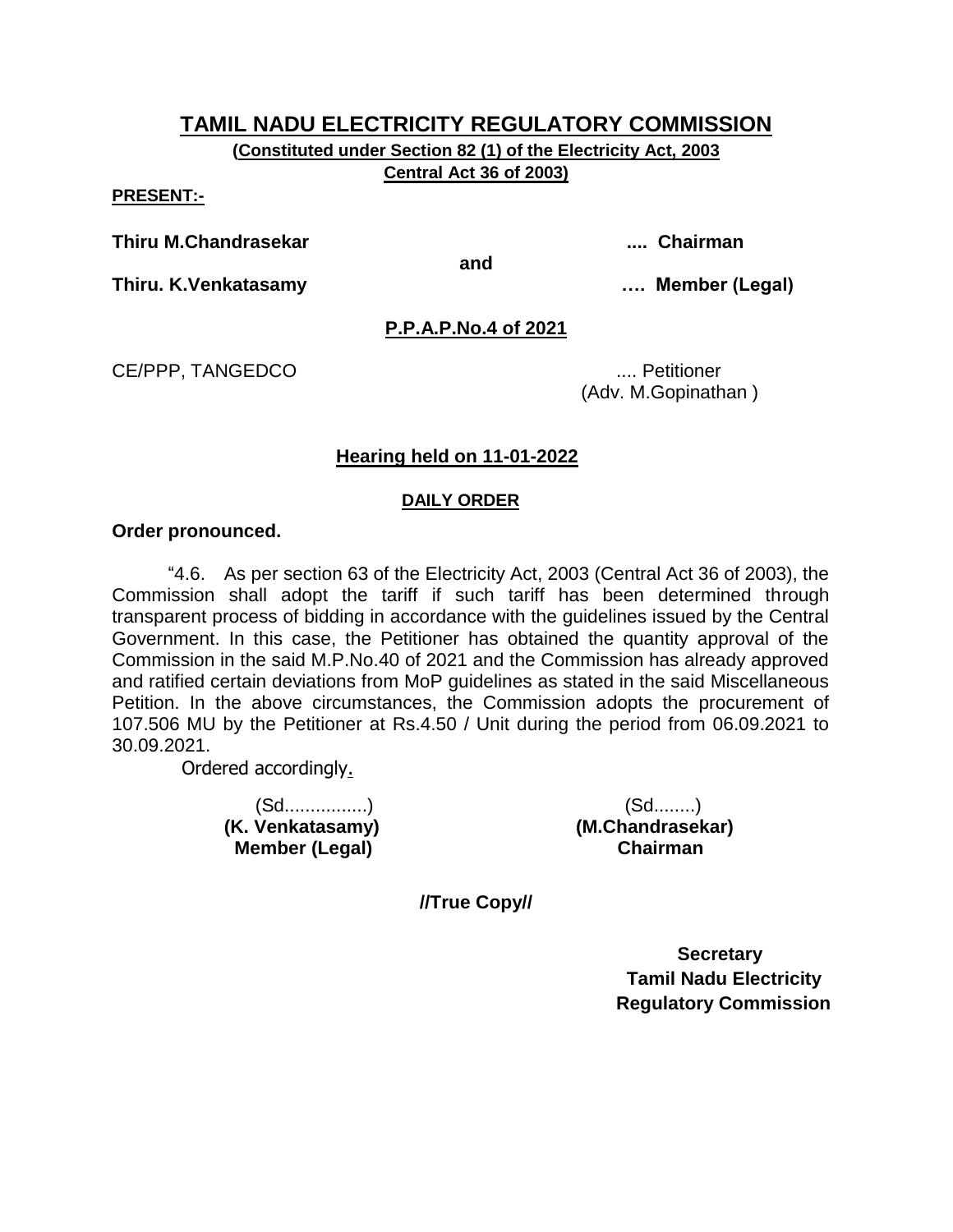**(Constituted under Section 82 (1) of the Electricity Act, 2003 Central Act 36 of 2003)**

**PRESENT:-**

**Thiru M.Chandrasekar .... Chairman**

**and**

**Thiru. K.Venkatasamy …. Member (Legal)**

## **M.P.No.1 of 2022**

CE/NCES, TANGEDCO .... Petitioner

(Adv. M.Gopinathan )

## **Hearing held on 11-01-2022**

## **DAILY ORDER**

Thiru.M.Gopinathan, Standing Counsel for TANGEDCO appeared. Brief

arguments heard. Petition admitted. Registry is directed to process the draft regulations

for amending the Regulations. The case is adjourned to 08.02.2022 for further hearing.

**(K. Venkatasamy) (M.Chandrasekar) Member (Legal) Chairman**

(Sd................) (Sd........)

**//True Copy//**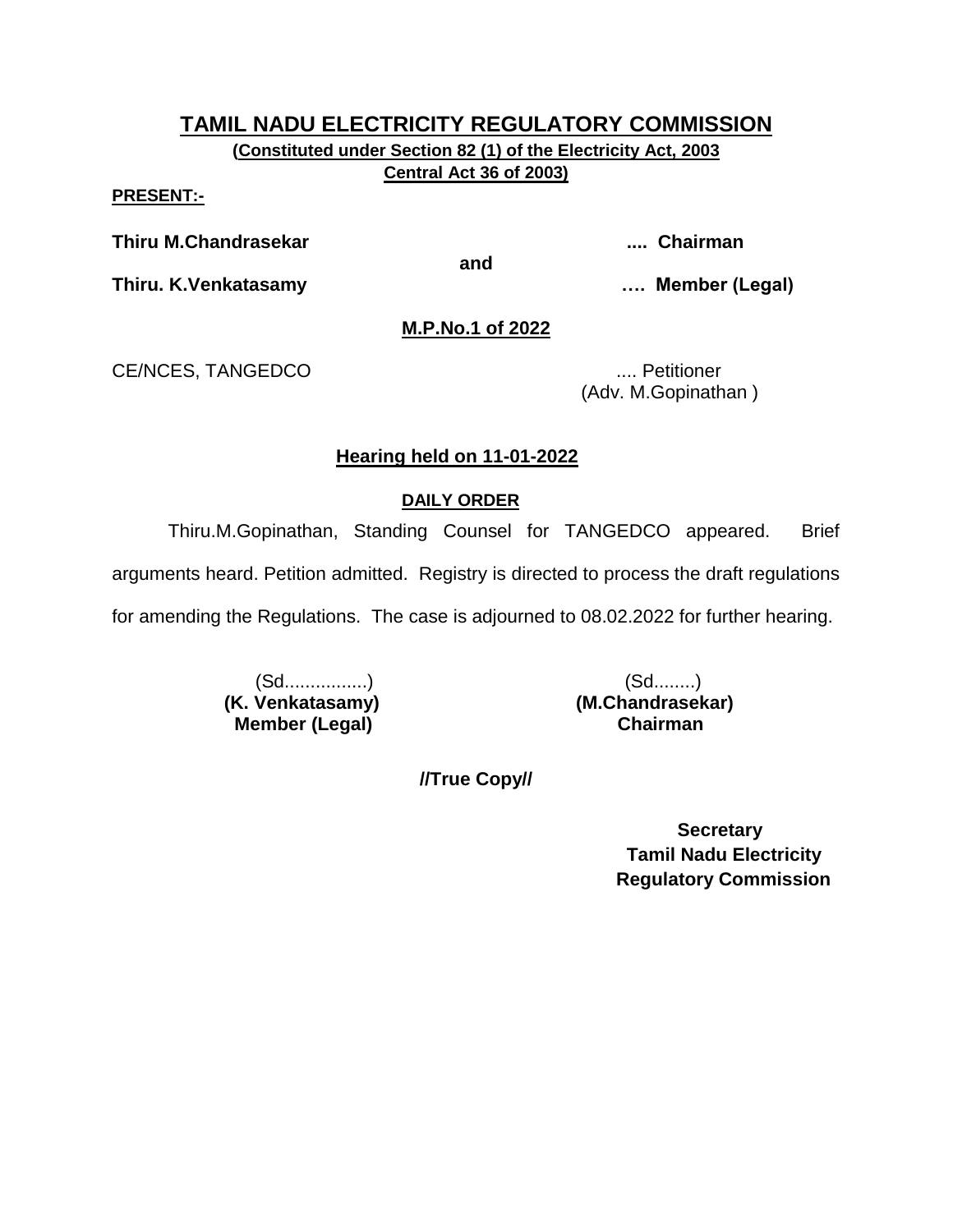**(Constituted under Section 82 (1) of the Electricity Act, 2003 Central Act 36 of 2003)**

**PRESENT:-**

**Thiru M.Chandrasekar .... Chairman**

**and**

**Thiru. K.Venkatasamy …. Member (Legal)**

## **M.P.No.2 of 2022**

CE/PPP, TANGEDCO .... Petitioner

(Adv. M.Gopinathan )

## **Hearing held on 11-01-2022**

## **DAILY ORDER**

Thiru.M.Gopinathan, Standing Counsel for TANGEDCO appeared. Brief arguments heard. Petition admitted. Order reserved. Meanwhile, the TANGEDCO is directed to make a scientific study in regard to long term power procurement process in future and thereafter submit proposals in accordance with the same.

> (Sd................) (Sd........) **(K. Venkatasamy) (M.Chandrasekar) Member (Legal) Chairman**

**//True Copy//**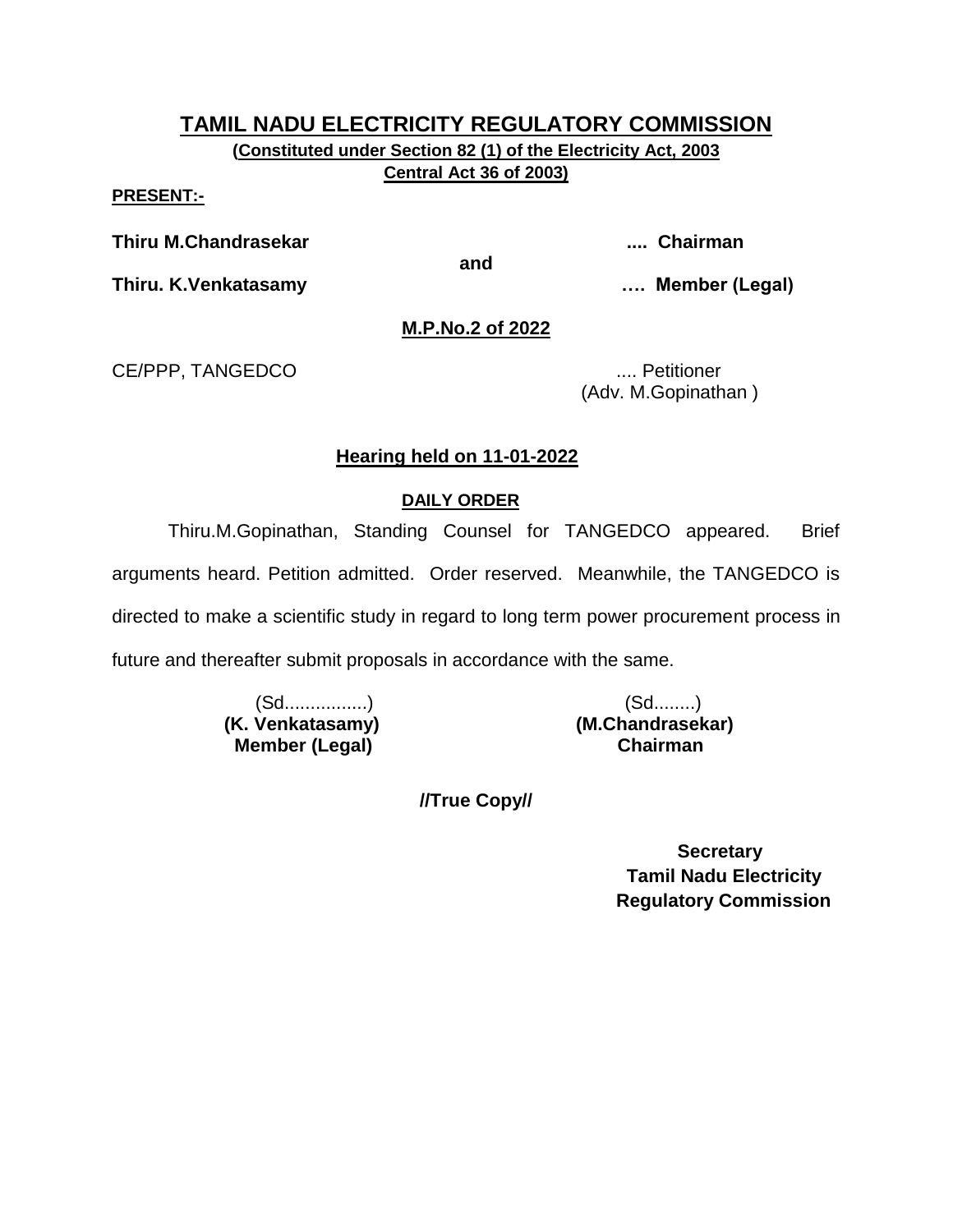**(Constituted under Section 82 (1) of the Electricity Act, 2003 Central Act 36 of 2003)**

#### **PRESENT:-**

**Thiru M.Chandrasekar .... Chairman**

**and**

**Thiru. K.Venkatasamy …. Member (Legal)**

## **D.R.P.No.1 of 2022**

M/s. Velathal Spinning Mills Pvt. Limited .... Petitioner

**Versus** 

i) CMD / TANGEDCO & Ors. **Example 20** in the second control of the second control of the second control of the second control of the second control of the second control of the second control of the second control of the s

(Adv.R.S.Pandiyaraj )

(Adv.M.Gopinathan)

# **Hearing held on 11-01-2022**

## **DAILY ORDER**

Thiru.S.P.Parthasarathy, Advocate appeared for the petitioner.

Thiru.M.Gopinathan, Standing Counsel for TANGEDCO appeared. Brief arguments

heard. Petition admitted. The case is adjourned to 01.02.2022 for filing counter.

 (Sd................) (Sd........) **(K. Venkatasamy) (M.Chandrasekar) Member (Legal) Chairman**

**//True Copy//**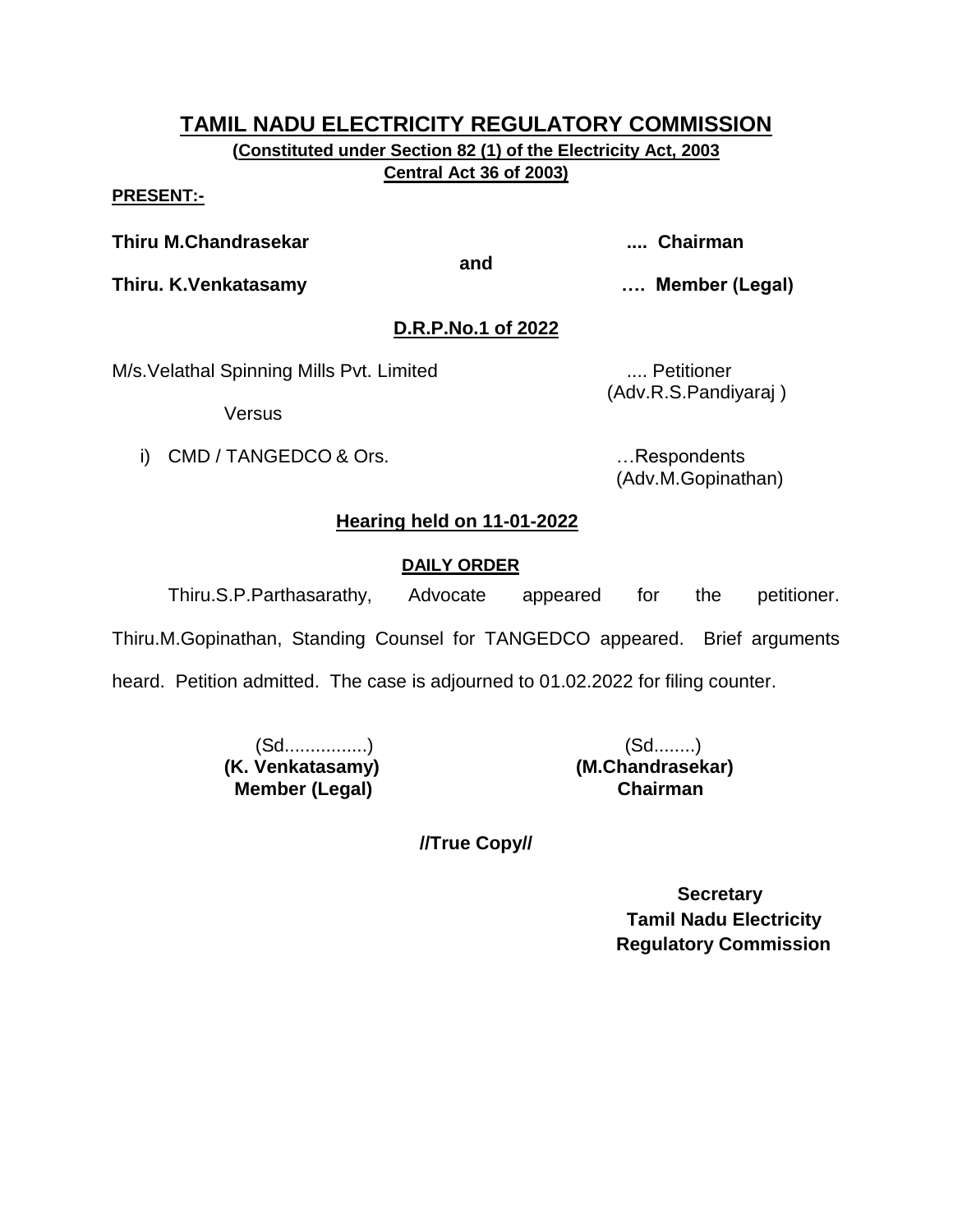**(Constituted under Section 82 (1) of the Electricity Act, 2003 Central Act 36 of 2003)**

#### **PRESENT:-**

**Thiru M.Chandrasekar .... Chairman**

**and**

**Thiru. K.Venkatasamy …. Member (Legal)**

# **D.R.P.No.17 of 2021**

M/s.Dharani Sugars and Chemicals Limited …. Petitioner

Versus CMD/TANGEDCO & Ors. …. Respondents

(Adv.Rahul Balaji)

(Adv.M.Gopinathan)

# **Hearing held on 11-01-2022**

## **DAILY ORDER**

Ms.Simran Srinivasan, Junior to Thiru.Rahul Balaji, Advocate appeared for the petitioner. Thiru.M.Gopinathan, Standing Counsel appeared for TANGEDCO and sought 15 days time for filing counter. At the request of the respondent side, the case is adjourned to 01.02.2022 for filing counter.

> (Sd................) (Sd........) **(K. Venkatasamy) (M.Chandrasekar) Member (Legal) Chairman**

**//True Copy//**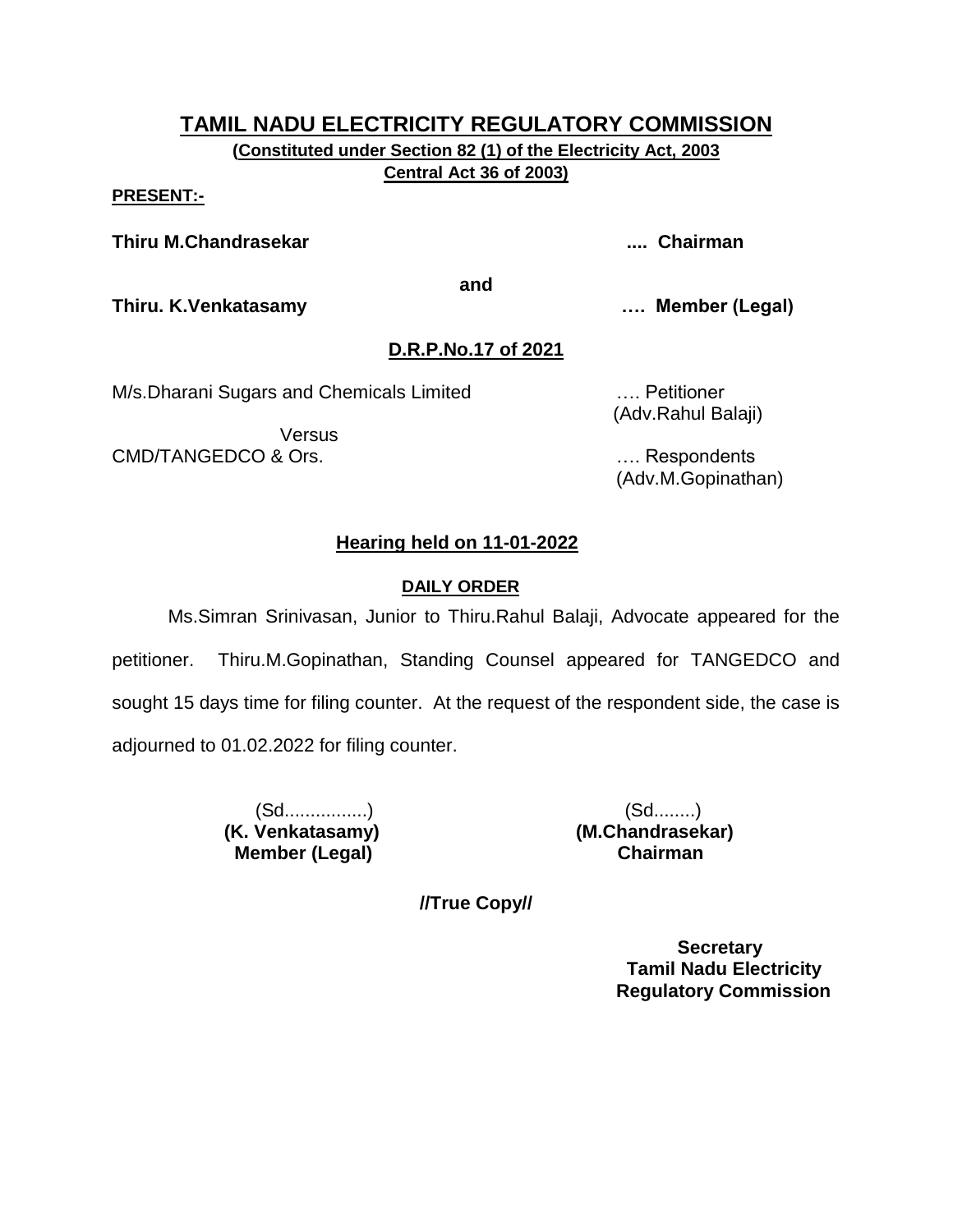**(Constituted under Section 82 (1) of the Electricity Act, 2003 Central Act 36 of 2003)**

#### **PRESENT:-**

**Thiru M.Chandrasekar .... Chairman**

**and**

**Thiru. K.Venkatasamy …. Member (Legal)**

## **D.R.P. No.18 of 2021**

M/s.Amarjothi Spinning Mills Limited ….. Petitioner

(Adv. R.S.Pandiyaraj)

Versus (i) CMD/TANGEDCO & Ors. ….. Respondents

(Adv.M.Gopinathan)

# **Hearing dated : 11-01-2022**

# **DAILY ORDER**

Thiru.S.P.Parthasarathy, Advocate appeared for the petitioner. Thiru.M.Gopinathan, Standing Counsel for TANGEDCO appeared and sought 2 weeks time for filing counter. At the request of the respondent side, the case is adjourned to 25.01.2021 for filing counter.

> (Sd................) (Sd........) **Member (Legal)**

**(K. Venkatasamy) (M.Chandrasekar)**

**//True Copy//**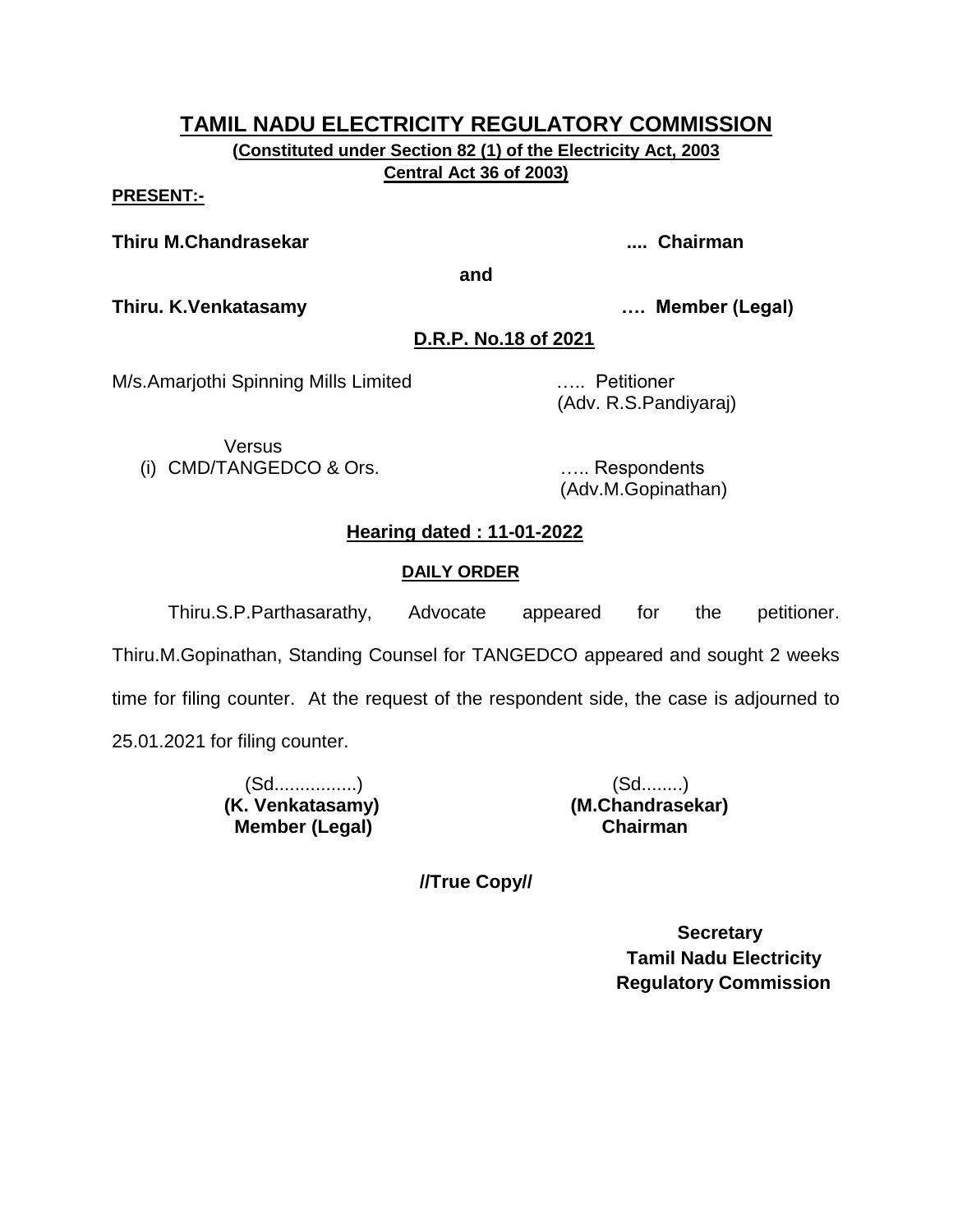**(Constituted under Section 82 (1) of the Electricity Act, 2003 Central Act 36 of 2003)**

#### **PRESENT:-**

**Thiru M.Chandrasekar .... Chairman**

**and**

**Thiru. K.Venkatasamy …. Member (Legal)**

# **D.R.P.No.19 of 2021**

M/s.OPG Power Generation Pvt. Limited …. Petitioner

Versus

(Adv.Rahul Balaji)

TANGEDCO …. Respondent (Adv.M.Gopinathan)

## **Hearing held on 11-01-2022**

## **DAILY ORDER**

Ms.Simran Srinivasan, Junior to Thiru.Rahul Balaji, Advocate appeared for the

petitioner. Thiru.M.Gopinathan, Standing Counsel for TANGEDCO appeared and sought short time for filing counter. At the request of the respondent side, the case is adjourned to 25.01.2022 for filing counter.

> **(K. Venkatasamy) (M.Chandrasekar) Member (Legal) Chairman**

(Sd................) (Sd........)

**//True Copy//**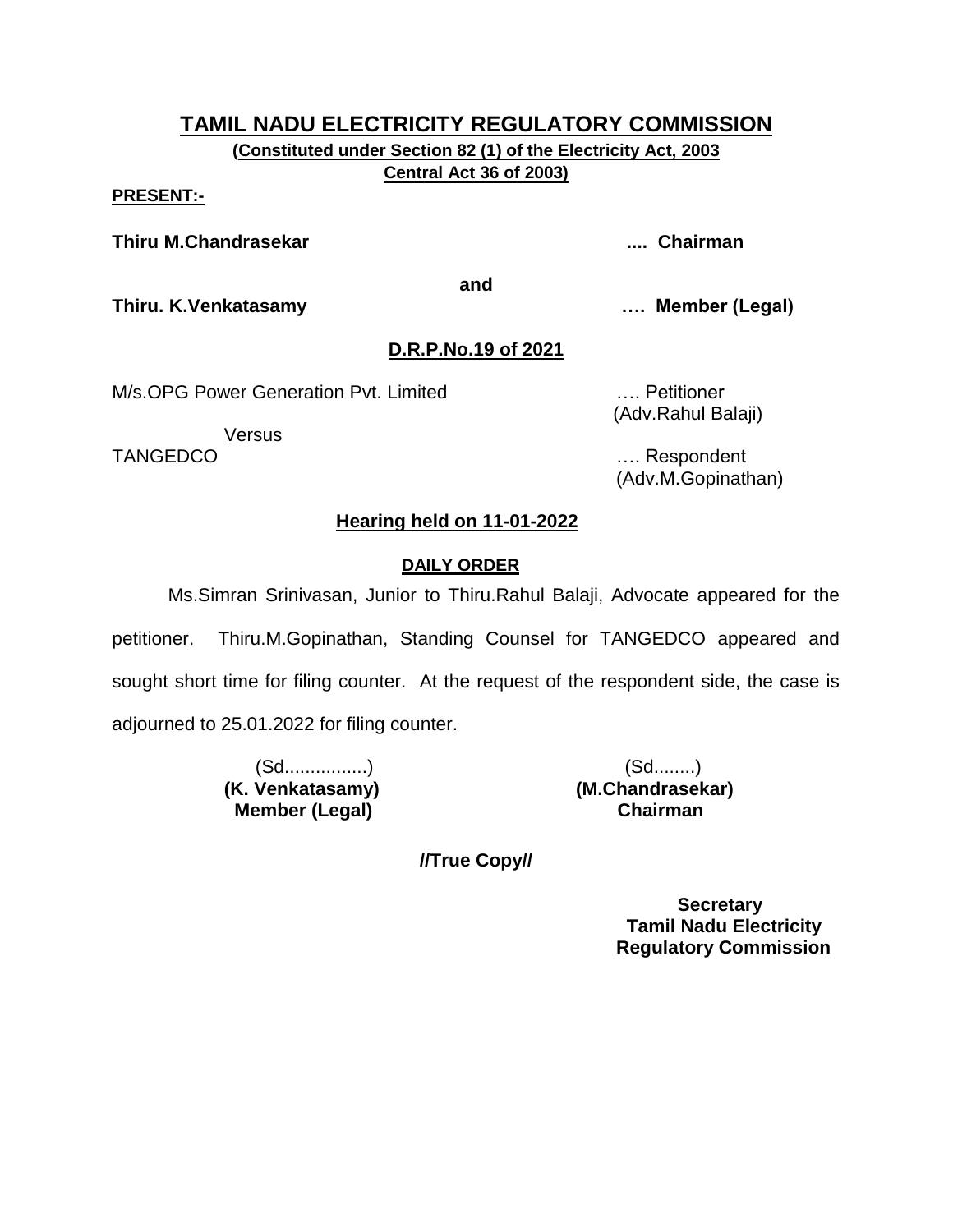**(Constituted under Section 82 (1) of the Electricity Act, 2003 Central Act 36 of 2003)**

#### **PRESENT:-**

**Thiru M.Chandrasekar .... Chairman**

**and**

**Thiru. K.Venkatasamy …. Member (Legal)**

## **M.P.No.42 of 2021**

M/s.OPG Energy Pvt. Limited **Example 20** 2008 2014 2015. All Petitioner

(Adv.Rahul Balaji)

Versus

(i) CMD/TANGEDCO

(ii) AAA Plus Energy Pvt. Limited … Respondents

(Adv.M.Gopinathan for R-1)

## **Hearing dated : 11-01-2022**

 **DAILY ORDER**

Ms.Simran Srinivasan, Junior to Thiru.Rahul Balaji, Advocate appeared for the petitioner. Thiru.M.Gopinathan, Standing Counsel for TANGEDCO appeared and sought short time for filing counter. At the request of the respondent side, the case is adjourned to 25.01.2022 for filing counter.

> (Sd................) (Sd........) **(K. Venkatasamy) (M.Chandrasekar) Member (Legal) Chairman**

**//True Copy//**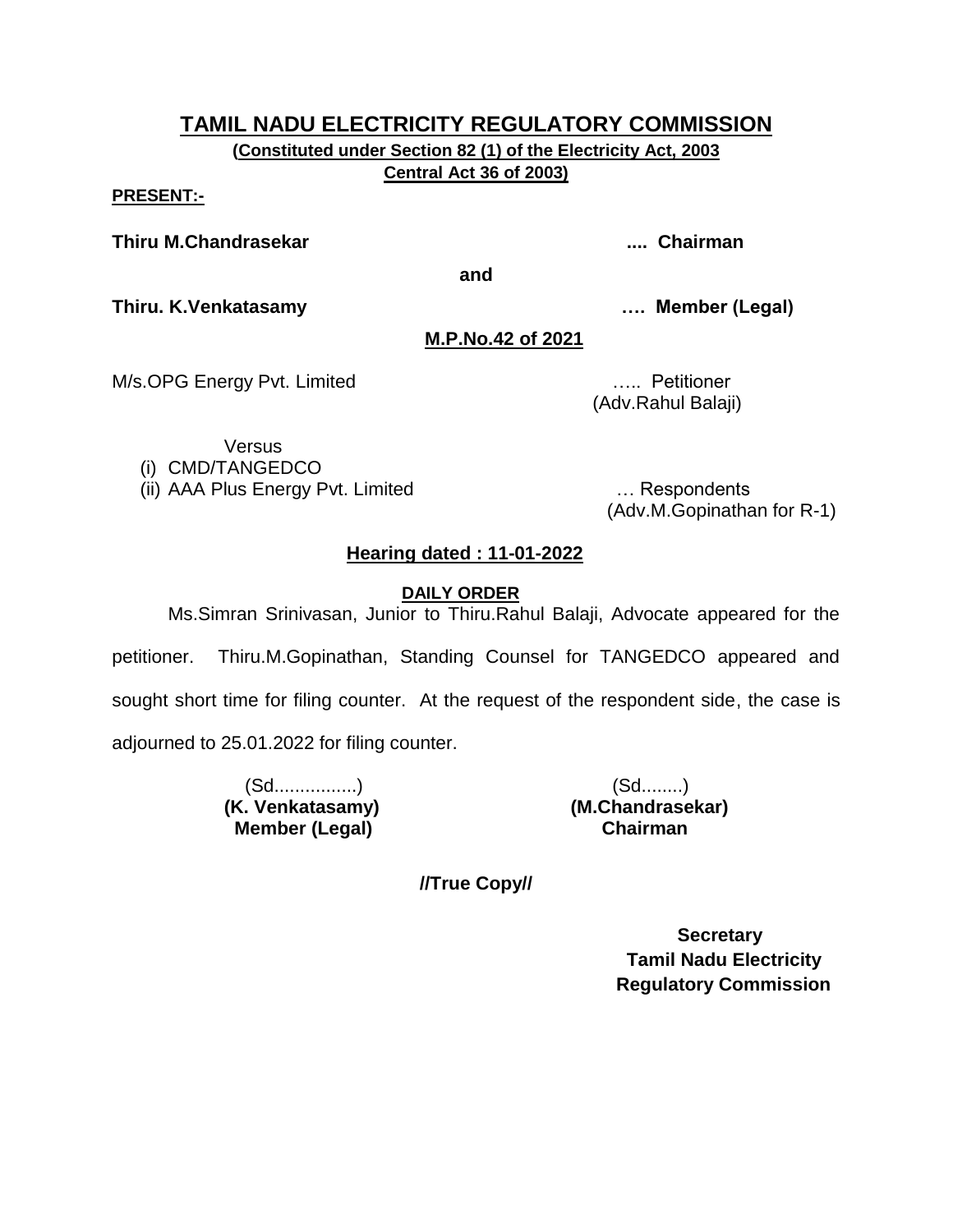**(Constituted under Section 82 (1) of the Electricity Act, 2003 Central Act 36 of 2003)**

#### **PRESENT:-**

#### **Thiru M.Chandrasekar .... Chairman**

**and**

**Thiru. K.Venkatasamy …. Member (Legal)**

**M.P.No.44 of 2021**

M/s.Nagai Power Pvt. Limited **Example 20 and 10 years of the Control** of the MS.Nagai Power Pvt.

Versus (i) CE/Grid Oprn./SLDC (Adv.Rahul Balaji)

(ii) SE/C.O./TANTRANSCO … Respondents (Adv.V.Anil Kumar)

# **Hearing dated : 11-01-2022**

## **DAILY ORDER**

Ms.Simran Srinivasan, Junior to Thiru.Rahul Balaji, Advocate appeared for the

petitioner. Thiru.V.Anil Kumar, Advocate appeared for SLDC and TANTRANSCO and

filed counter. At the request of the petitioner side, the case is adjourned to 01.02.2022

for arguments.

 (Sd................) (Sd........)  **Member (Legal) Chairman**

**(K. Venkatasamy) (M.Chandrasekar)**

**//True Copy//**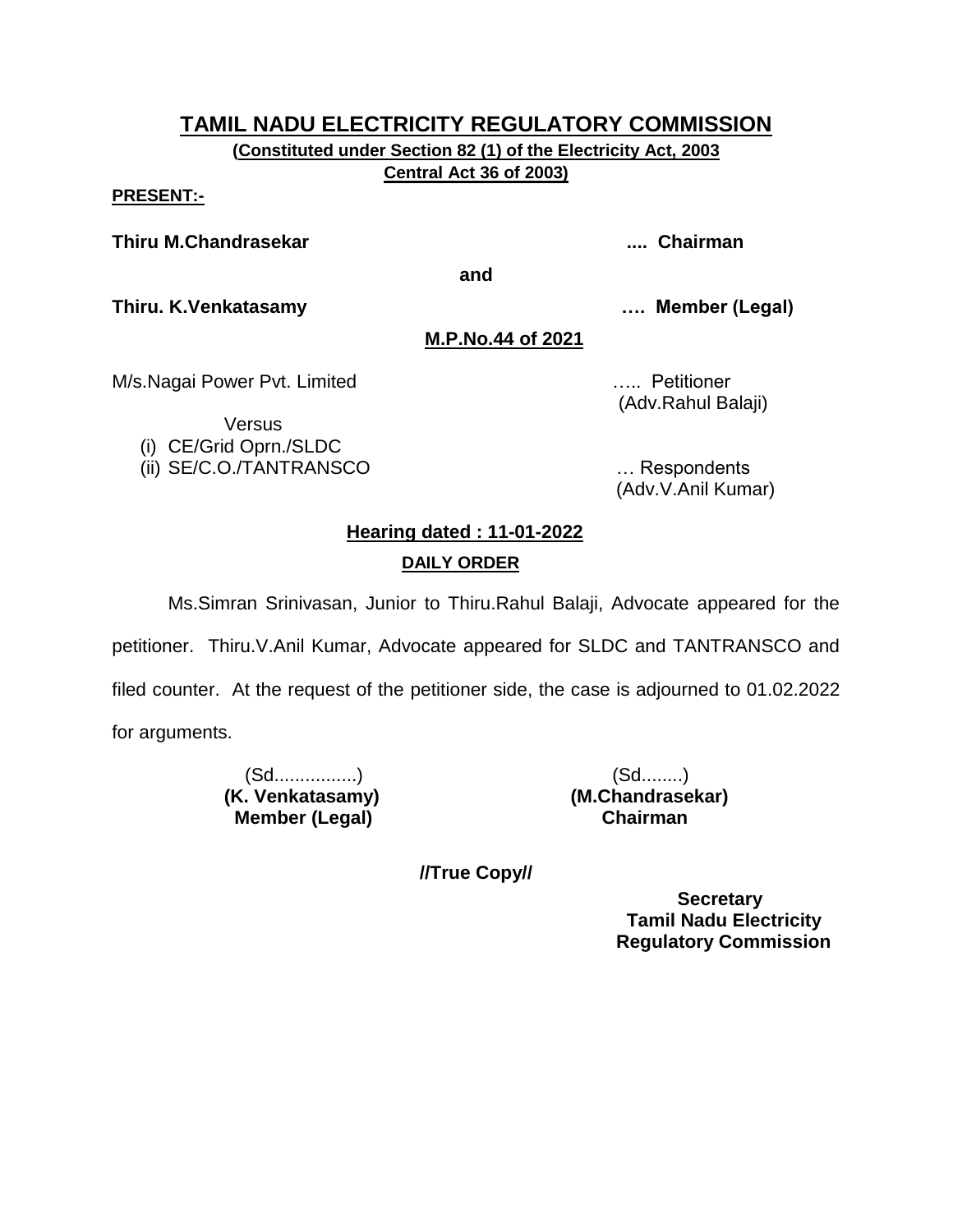**(Constituted under Section 82 (1) of the Electricity Act, 2003 Central Act 36 of 2003)**

**PRESENT:-**

**Thiru M.Chandrasekar .... Chairman**

**and**

**Thiru. K.Venkatasamy …. Member (Legal)**

#### **R.P.No.6 of 2021 in M.P.No.14 of 2012**

M/s.The Tata Power Co. Limited ….. Petitioner

(SKV Law Offices)

**Versus** (i) CMD/TANGEDCO

(ii) SLDC & Ors. … Respondents (Adv.M.Gopinathan & Adv.V.Anil Kumar)

## **Hearing dated : 11-01-2022**

## **DAILY ORDER**

Thiru.Jatin Ghuliani, Advocate from M/s.SKV Law Offices appeared for the petitioner. Thiru.M.Gopinathan, Standing Counsel for TANGEDCO appeared. Thiru.V.Anil Kumar, Standing Counsel for SLDC appeared and filed counter affidavit. The counsel for the petitioner has sought 4 weeks time for filing rejoinder. At the request of the petitioner side, the case is adjourned to 08.02.2022 for filing rejoinder.

> (Sd................) (Sd........)  **Member (Legal) Chairman**

**(K. Venkatasamy) (M.Chandrasekar)**

**//True Copy//**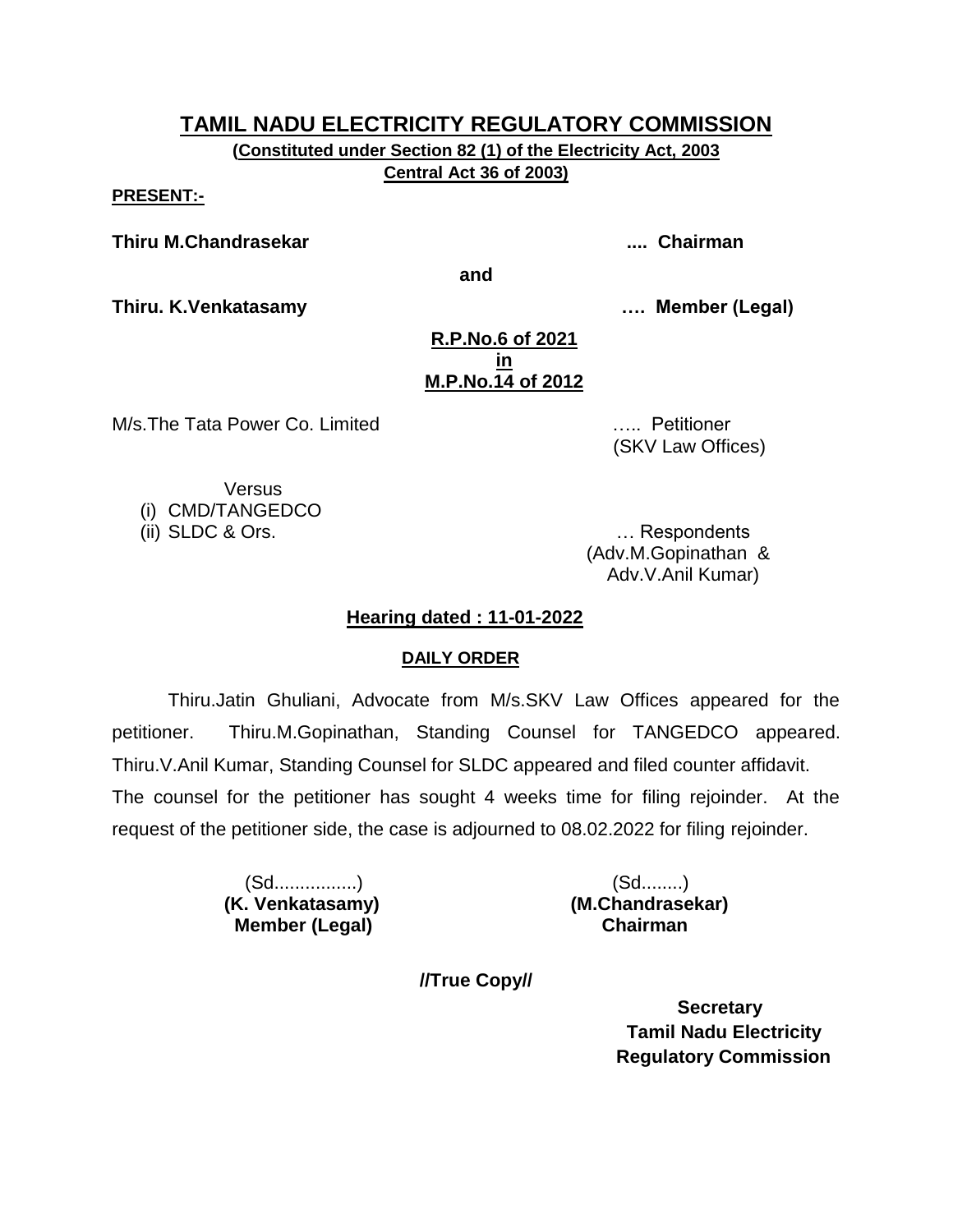**(Constituted under Section 82 (1) of the Electricity Act, 2003 Central Act 36 of 2003)**

**PRESENT:-**

**Thiru M.Chandrasekar .... Chairman**

**and**

**Thiru. K.Venkatasamy …. Member (Legal)**

#### **R.P.No.7 of 2021 in M.P.No.25 of 2021**

Rajah Muthiah Chettiar Charitable & Educational Trust .... Petitioner

(Adv. T.Balaji)

Versus (i) CMD / TANGEDCO

(ii) CFC/Regulatory Cell, TANGEDCO …. Respondents

(Adv.M.Gopinathan)

## **Hearing held on 11-01-2022**

#### **DAILY ORDER**

Thiru.T.Balaji, Advocate appeared for the petitioner. Thiru.M.Gopinathan, Standing Counsel for TANGEDCO appeared and sought one week time for filing counter. The counsel for the petitioner submitted that 25% of demand has been deposited but application for service connection has not been effected. The counsel for TANGEDCO undertook to file counter affidavit as field report has been received just now. Meanwhile, Commission directed TANGEDCO to effect the service connection to the petitioner at the earliest. At the request of the respondent side, the case is adjourned to 08.02.2022 for filing counter.

 **Member (Legal) Chairman**

 (Sd................) (Sd........) **(K. Venkatasamy) (M.Chandrasekar)**

**//True Copy//**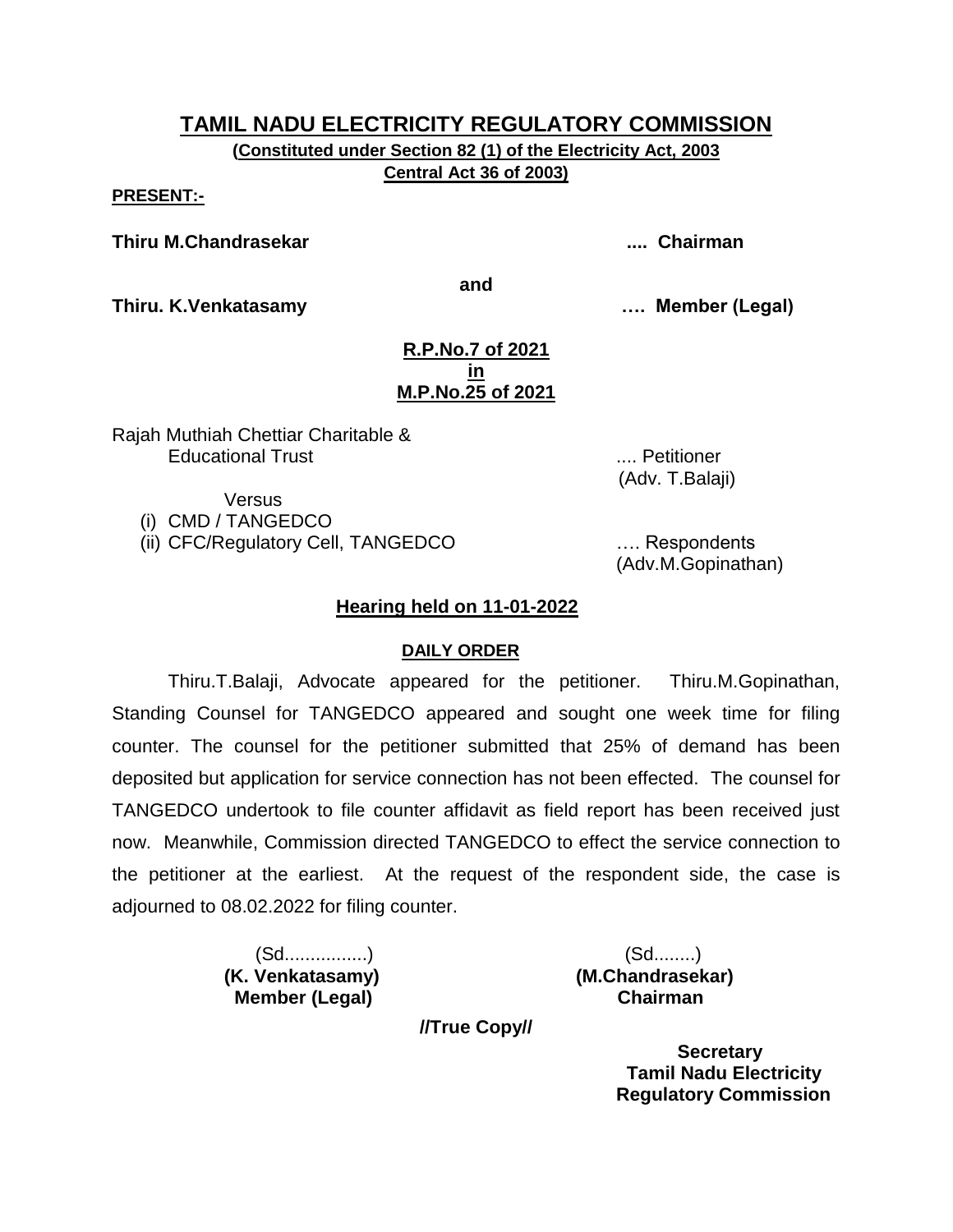**(Constituted under Section 82 (1) of the Electricity Act, 2003 Central Act 36 of 2003)**

**PRESENT:-**

**Thiru M.Chandrasekar .... Chairman**

**and**

**Thiru. K.Venkatasamy …. Member (Legal)**

**I.A.No.1 of 2021 & R.P.No.8 of 2021 in D.R.P. No.18 of 2013**

CFC/Deposits & Documentation, TANGEDCO ….. Petitioner

 (Thiru.Richardson Wilson, Addl.Govt.Pleader)

Versus

M/s.ITC Limited **M/s**.ITC Limited

# **Hearing dated : 11-01-2022**

#### **DAILY ORDER**

The Junior to Thiru.Richardson Wilson, Additional Government Pleader appeared for TANGEDCO. Thiru.Shiva Mohan, Advocate from M/s.S.Ramasubramaniam & Associates appeared for Respondent i.e.,M/s.ITC Limited and sought short adjournment. At the request of the respondent side, the case is adjourned to 25.01.2022 for filing counter on the maintainability and merits.

> (Sd................) (Sd........)  **Member (Legal) Chairman**

**(K. Venkatasamy) (M.Chandrasekar)**

**//True Copy//**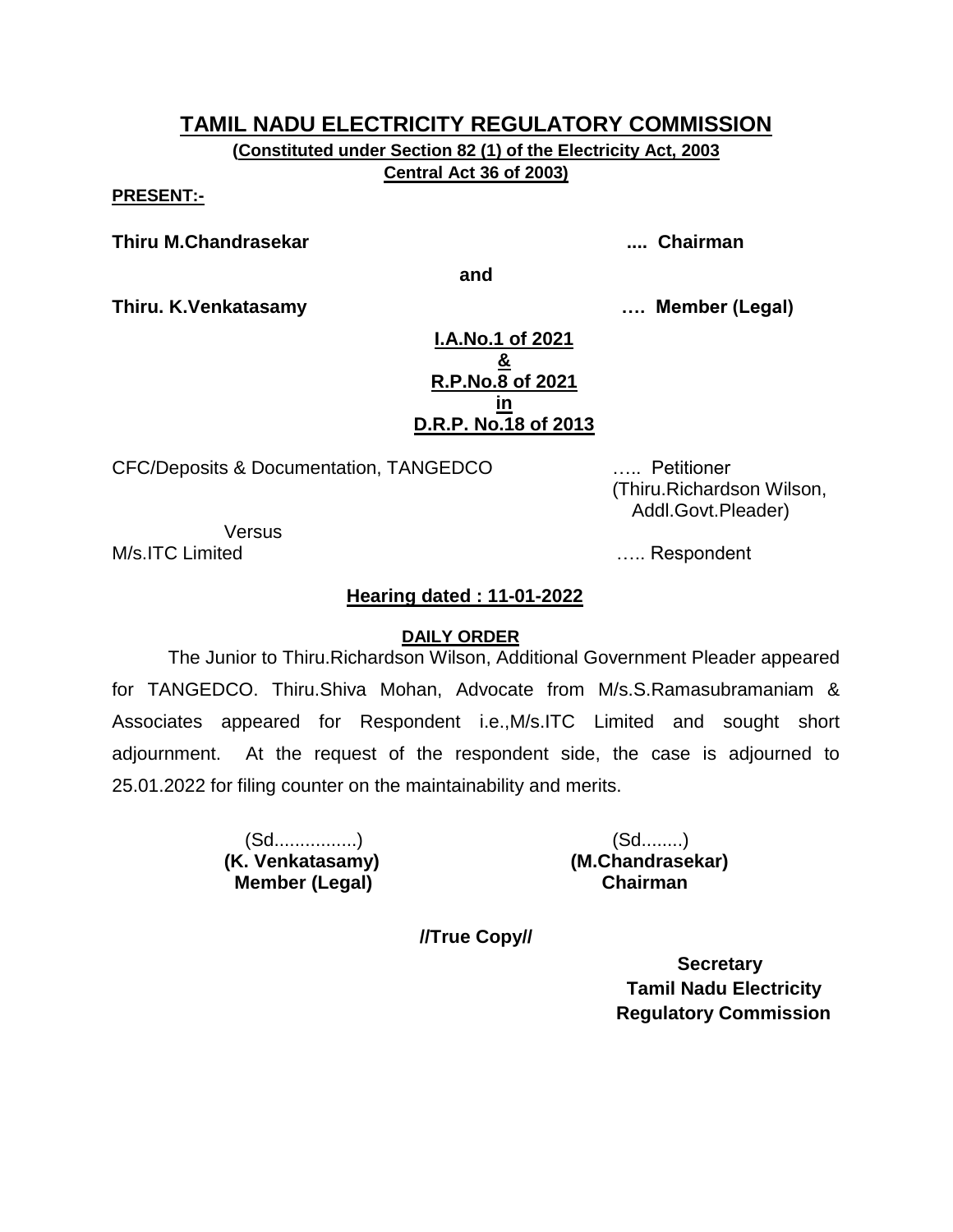**(Constituted under Section 82 (1) of the Electricity Act, 2003 Central Act 36 of 2003)**

**PRESENT:-**

**Thiru M.Chandrasekar .... Chairman**

**and**

**Thiru. K.Venkatasamy …. Member (Legal)**

# **D.R.P.No.11 of 2016**

M/s.Orchid Pharma Limited .... Petitioner

**Versus** 

TANGEDCO & Ors. **..... 2008** TANGEDCO & Ors.

(Adv.R.S.Pandiyaraj)

( Adv. M.Gopinathan)

# **Hearing held on 11.01.2022**

## **DAILY ORDER**

Thiru.S.P.Parthasarathy, Advocate appeared for the petitioner and sought time

for arguments. Thiru.M.Gopinathan, Standing Counsel for TANGEDCO appeared. At

the request of the petitioner side, the case is adjourned to 01.02.2022 for arguments.

 (Sd................) (Sd........) **(K. Venkatasamy) (M.Chandrasekar) Member (Legal) Chairman**

**//True Copy//**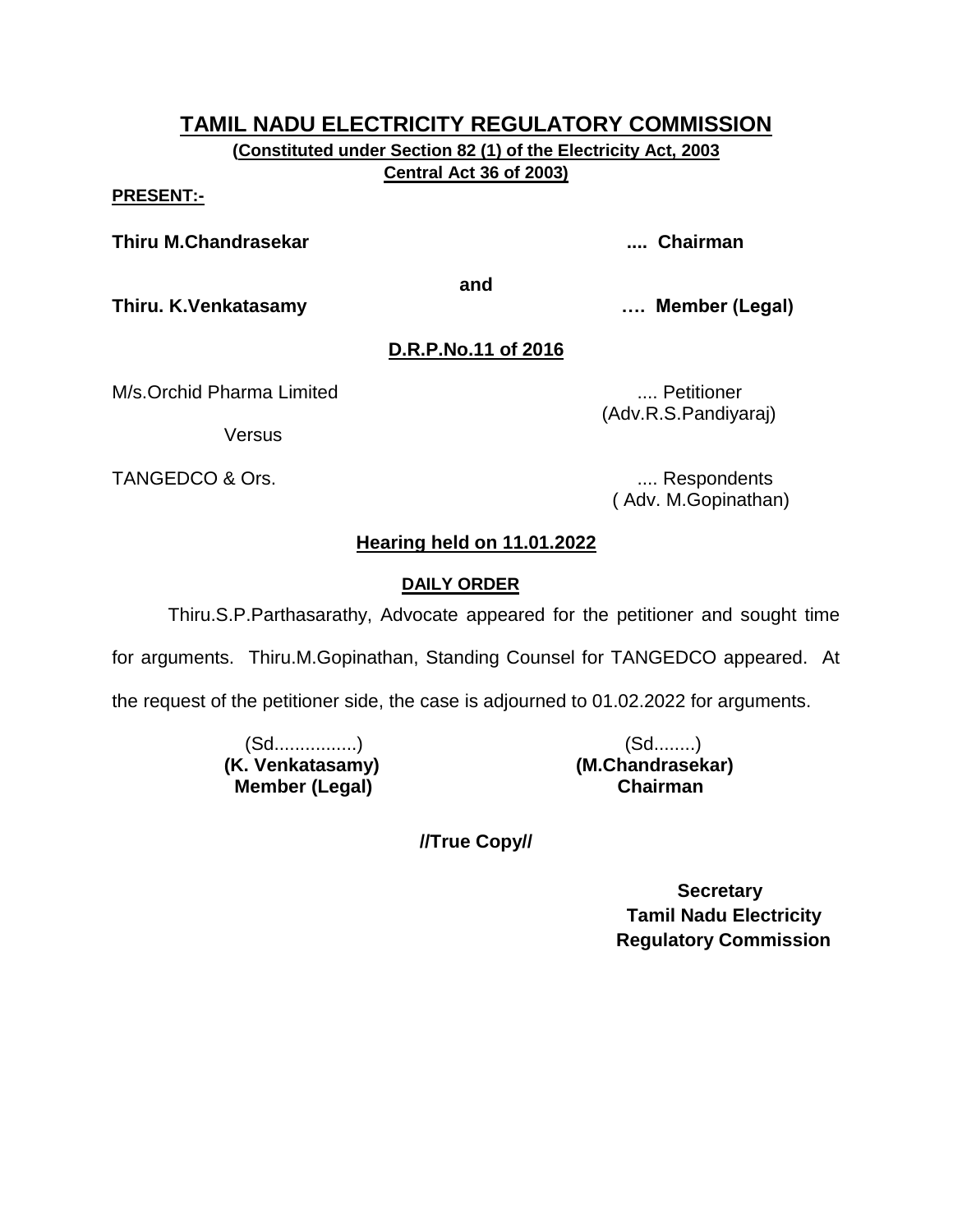**(Constituted under Section 82 (1) of the Electricity Act, 2003 Central Act 36 of 2003)**

**PRESENT:-**

**Thiru M.Chandrasekar .... Chairman**

**and**

**Thiru. K.Venkatasamy …. Member (Legal)**

**M.P.No.1 of 2021**

NLC India Limited ….. Petitioner (Adv. K.Harishankar)

Versus

- (1) CMD/TANGEDCO
- (2) CE/NCES
- (3) CE/Transmission
- (4) CE/SLDC
- (5) SE/Cuddalore EDC
- (6) SE/Tirunelveli EDC
- (7) SE/Ramnad EDC
- (8) SE/Virudhunagar EDC
- (9) SE/Tuticorin EDC ….. Respondents

 (Thiru M.Gopinathan & Thiru V.Anil Kumar)

# **Hearing dated : 11-01-2022 DAILY ORDER**

Thiru.Ganesh, Junior to Thiru.K.Harishankar, Advocate appeared for the petitioner and sought short adjournment. Thiru.M.Gopinathan, Standing Counsel for TANGEDCO appeared. Thiru.V.Anil Kumar, Standing Counsel for TANTRANSCO appeared. At the request of the petitioner side, the case is adjourned to 08.02.2022 for arguments.

> (Sd................) (Sd........)  **Member (Legal) Chairman**

**(K. Venkatasamy) (M.Chandrasekar)**

**//True Copy//**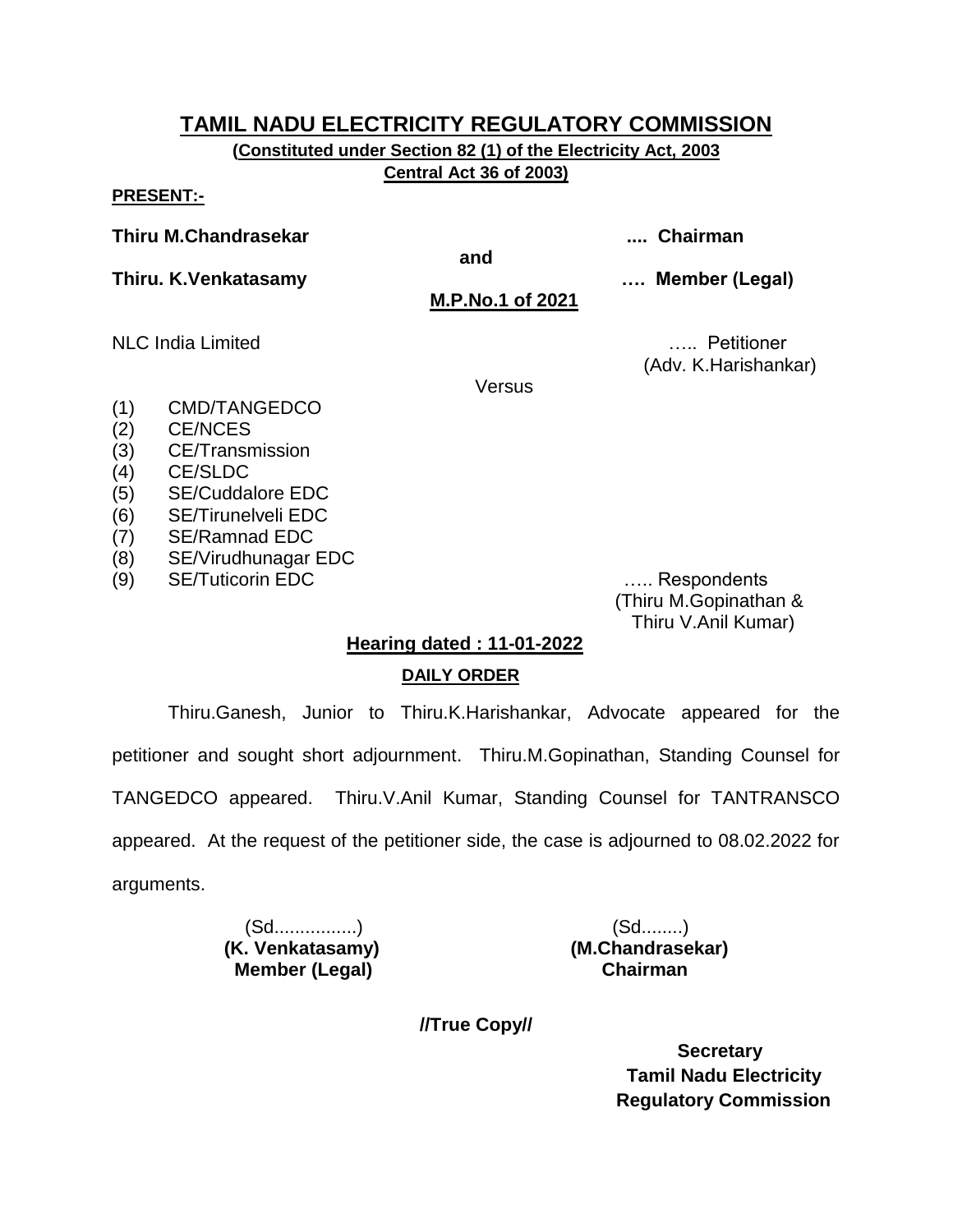**(Constituted under Section 82 (1) of the Electricity Act, 2003 Central Act 36 of 2003)**

#### **PRESENT:-**

**Thiru M.Chandrasekar .... Chairman**

**and**

**Thiru. K.Venkatasamy …. Member (Legal)**

## **M.P.No.19 of 2021**

M/s.R.S.Yarns and Power Pvt. Limited .... Petitioner

**Versus** 

i) CMD / TANGEDCO **in the set of the set of the set of the set of the set of the set of the set of the set of the set of the set of the set of the set of the set of the set of the set of the set of the set of the set of th** 

(Adv.R.S.Pandiyaraj )

(Adv.M.Gopinathan)

## **Hearing held on 11-01-2022**

## **DAILY ORDER**

Thiru.S.P.Parthasarathy, Advocate appeared for the petitioner.

Thiru.M.Gopinathan, Standing Counsel appeared for TANGEDCO and sought short

adjournment as rejoinder was received only today. Rejoinder filed by the petitioner. At

the request of the respondent side, the case is adjourned to 25.01.2022 for arguments.

 (Sd................) (Sd........) **(K. Venkatasamy) (M.Chandrasekar) Member (Legal) Chairman**

**//True Copy//**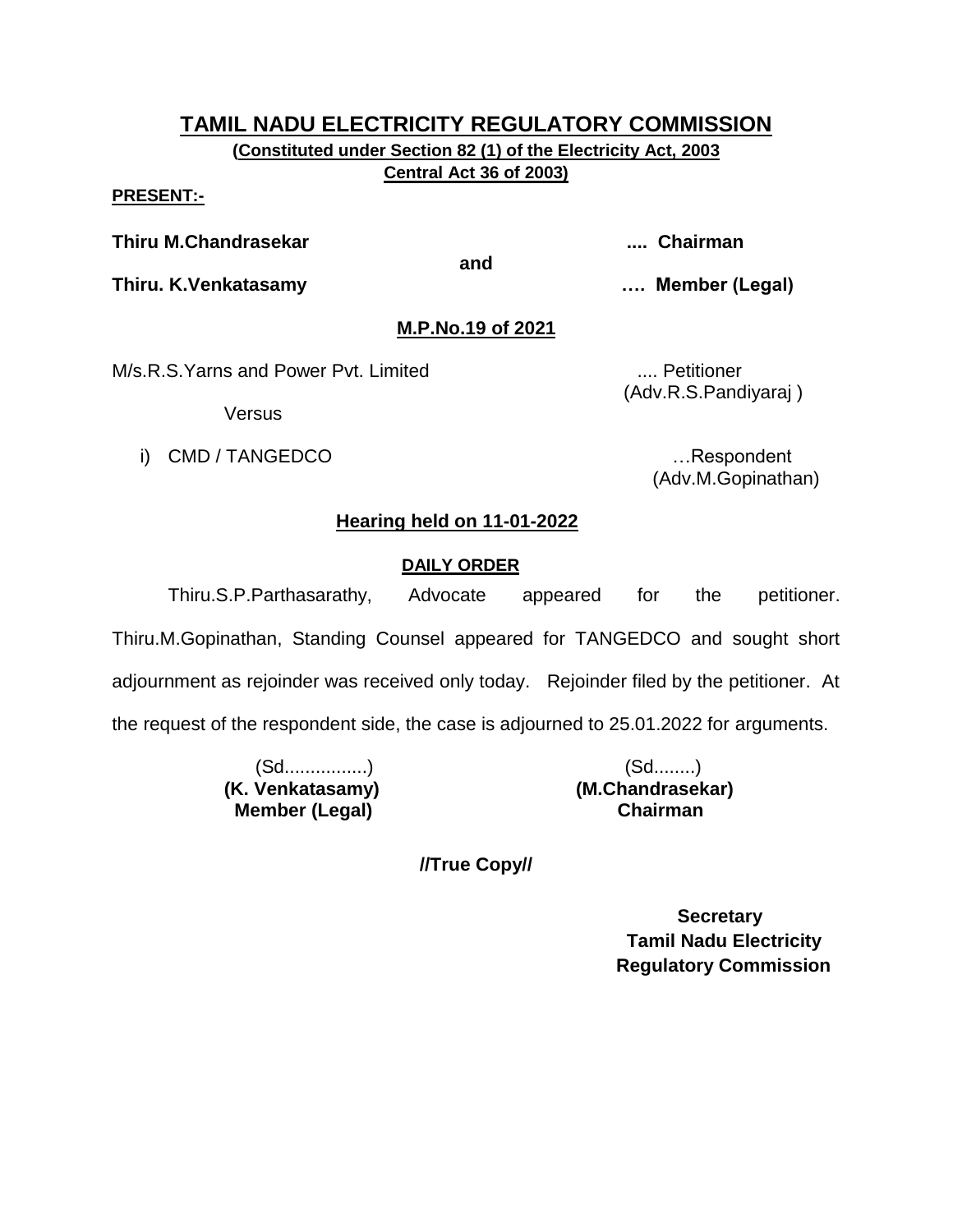**(Constituted under Section 82 (1) of the Electricity Act, 2003 Central Act 36 of 2003)**

#### **PRESENT:-**

**Thiru M.Chandrasekar .... Chairman**

**and**

**Thiru. K.Venkatasamy …. Member (Legal)**

## **M.P.No.37 of 2021**

M/s.Kamuthi Renewable Energy Limited .... Petitioner

**Versus** 

i) CMD / TANGEDCO **in the set of the set of the set of the set of the set of the set of the set of the set of the set of the set of the set of the set of the set of the set of the set of the set of the set of the set of th** 

(Adv. Rahul Balaji )

(Adv.M.Gopinathan)

## **Hearing held on 11-01-2022**

## **DAILY ORDER**

Thiru.Rahul Balaji, Advocate appeared for the petitioner. Thiru.M.Gopinathan, Standing Counsel appeared for TANGEDCO and sought short adjournment as the Senior Advocate, Thiru.N.C.Ramesh will be appearing in this matter. Thiru.V.Anil Kumar, Standing Counsel for TANTRANSCO appeared. At the request of the TANGEDCO side, the case is adjourned to 08.02.2022 for arguments.

> (Sd................) (Sd........) **(K. Venkatasamy) (M.Chandrasekar) Member (Legal) Chairman**

**//True Copy//**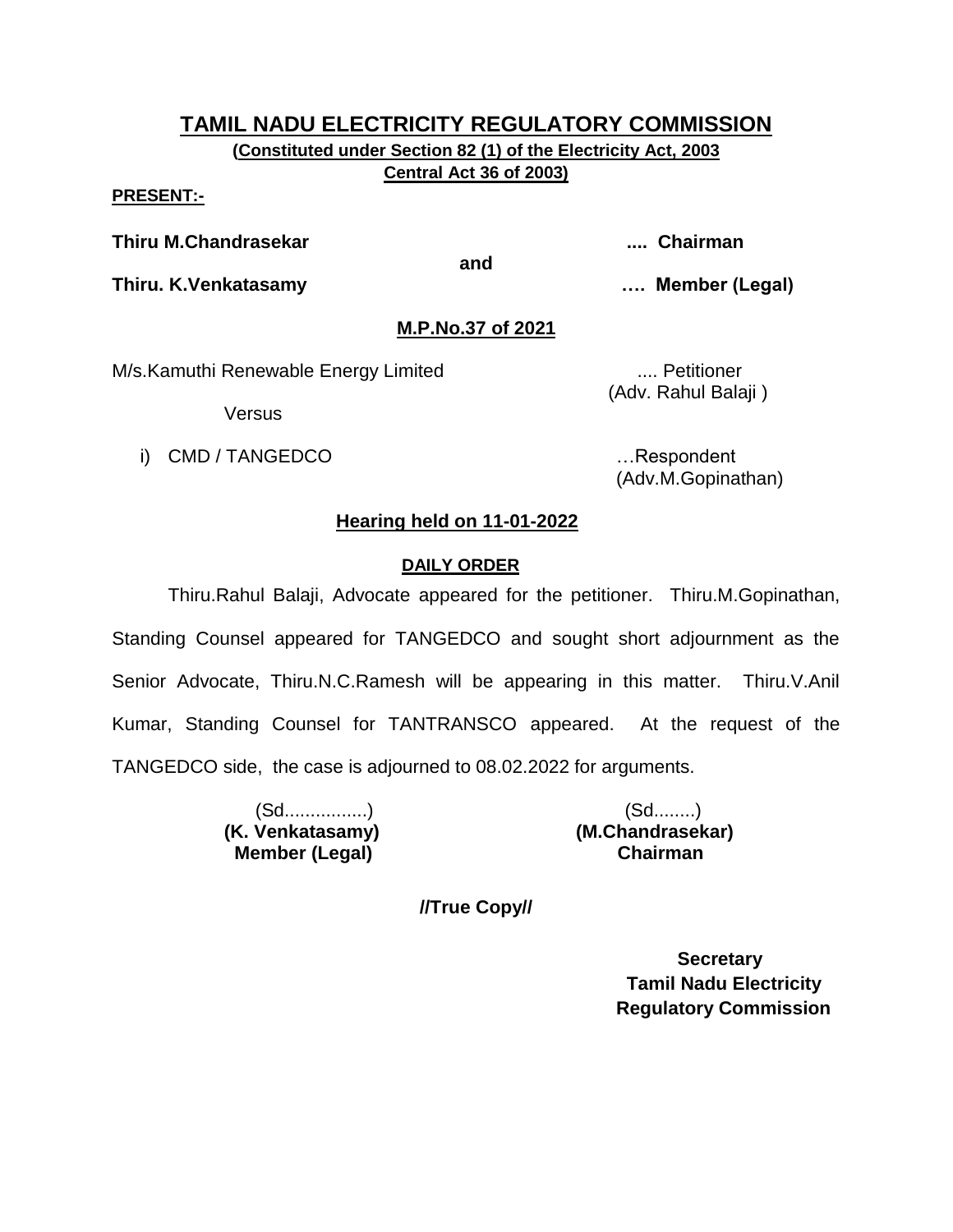**(Constituted under Section 82 (1) of the Electricity Act, 2003 Central Act 36 of 2003)**

#### **PRESENT:-**

**Thiru M.Chandrasekar .... Chairman**

**and**

**Thiru. K.Venkatasamy …. Member (Legal)**

#### **M.P.No.43 of 2021**

Chief Electrical Traction Engineer, Southern Railway ….. Petitioner

(Adv.K.Muthamil Raja)

**Versus** 

(i) CMD/TANGEDCO

(ii) MD/TANTRANSCO … Respondents

(Adv.M.Gopinathan for R-1 & Adv.V.Anil Kumar for R-2)

## **Hearing dated : 11-01-2022**

#### **DAILY ORDER**

The Junior to Thiru.K.Muthamil Raja, Advocate appeared for the petitioner. Thiru.M.Gopinathan, Standing Counsel appeared for TANGEDCO. Thiru.V.Anil Kumar, Standing Counsel for TANTRANSCO appeared. The counsel for the petitioner has sought time for filing written arguments. The counsel for the respondents has also sought time for filing written arguments. At the request of the petitioner side, the case is adjourned to 01.02.2022 for arguments. Meanwhile, both sides to file written submissions.

> (Sd................) (Sd........) **(K. Venkatasamy) (M.Chandrasekar) Member (Legal) Chairman**

**//True Copy//**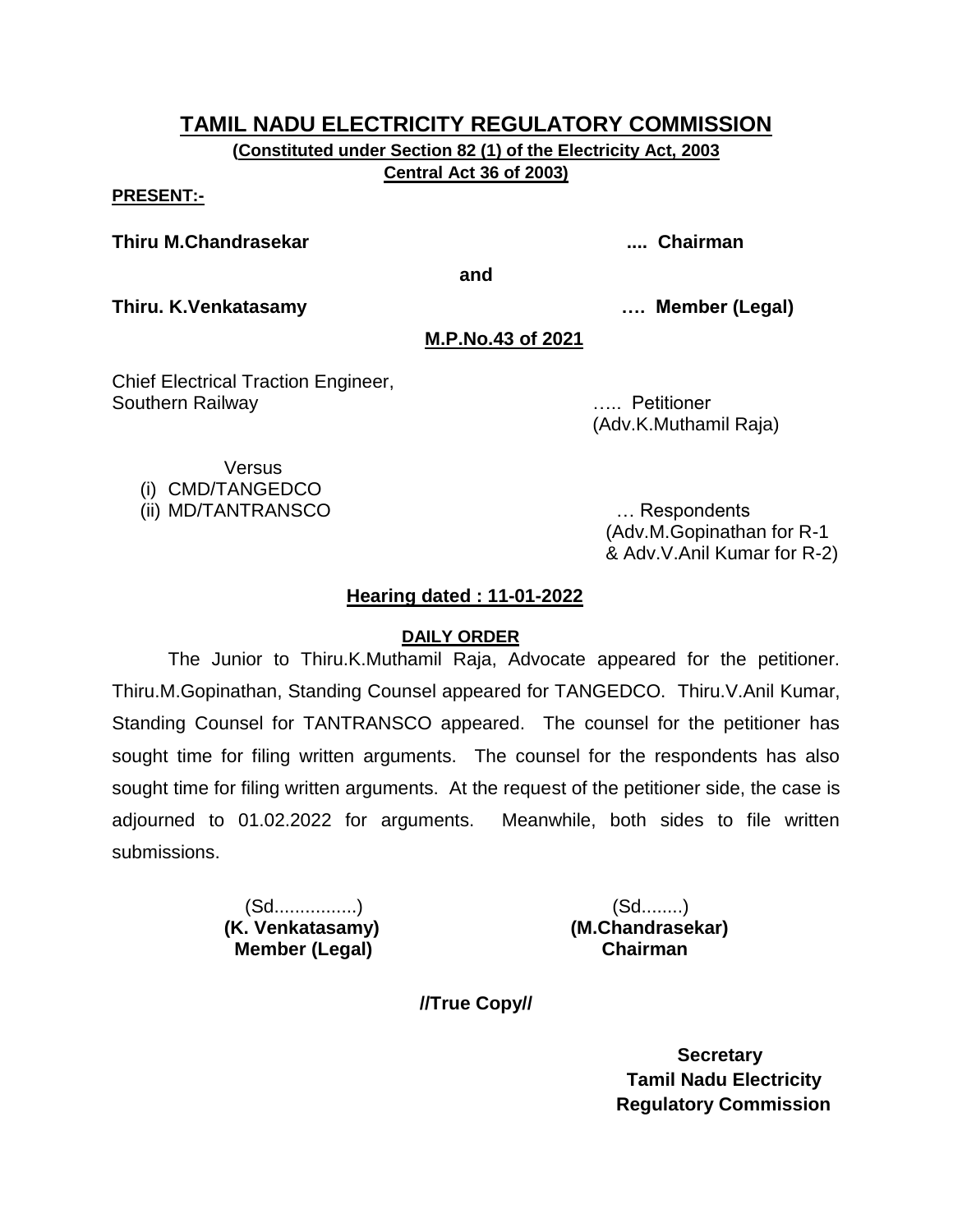**(Constituted under Section 82 (1) of the Electricity Act, 2003 Central Act 36 of 2003)**

#### **PRESENT:-**

#### **Thiru M.Chandrasekar .... Chairman**

**and**

**Thiru. K.Venkatasamy …. Member (Legal)**

## **Interlocutory Application (I.A.) filed In SR.No.50 of 2021 dt.30.3.2021**

M/s.Arkay Energy (Rameswaram) Limited ..... Petitioner

(Adv. Anirudh Krishnan )

Versus

- i) Secretary to Govt., Energy Dept.,
- ii) CMD/TANGEDCO & ors. **EXECUTE:** 1...Respondent

(Thiru. M.Gopinathan, Standing Counsel for TANGEDCO)

# **Hearing held on 11-01-2022**

## **DAILY ORDER**

Thiru.Mohit Kumar, Junior to Thiru.Anirudh Krishnan, Advocate appeared for the petitioner and sought short adjournment in view of the pandemic situation. Thiru.Richardson Wilson, Additional Government Pleader appeared for TANGEDCO and filed additional typedset. At the request of the petitioner side, the case is adjourned to 01.02.2022 for arguments on the maintainability of the petition.

> (Sd................) (Sd........)  **Member (Legal) Chairman**

**(K. Venkatasamy) (M.Chandrasekar)**

**//True Copy//**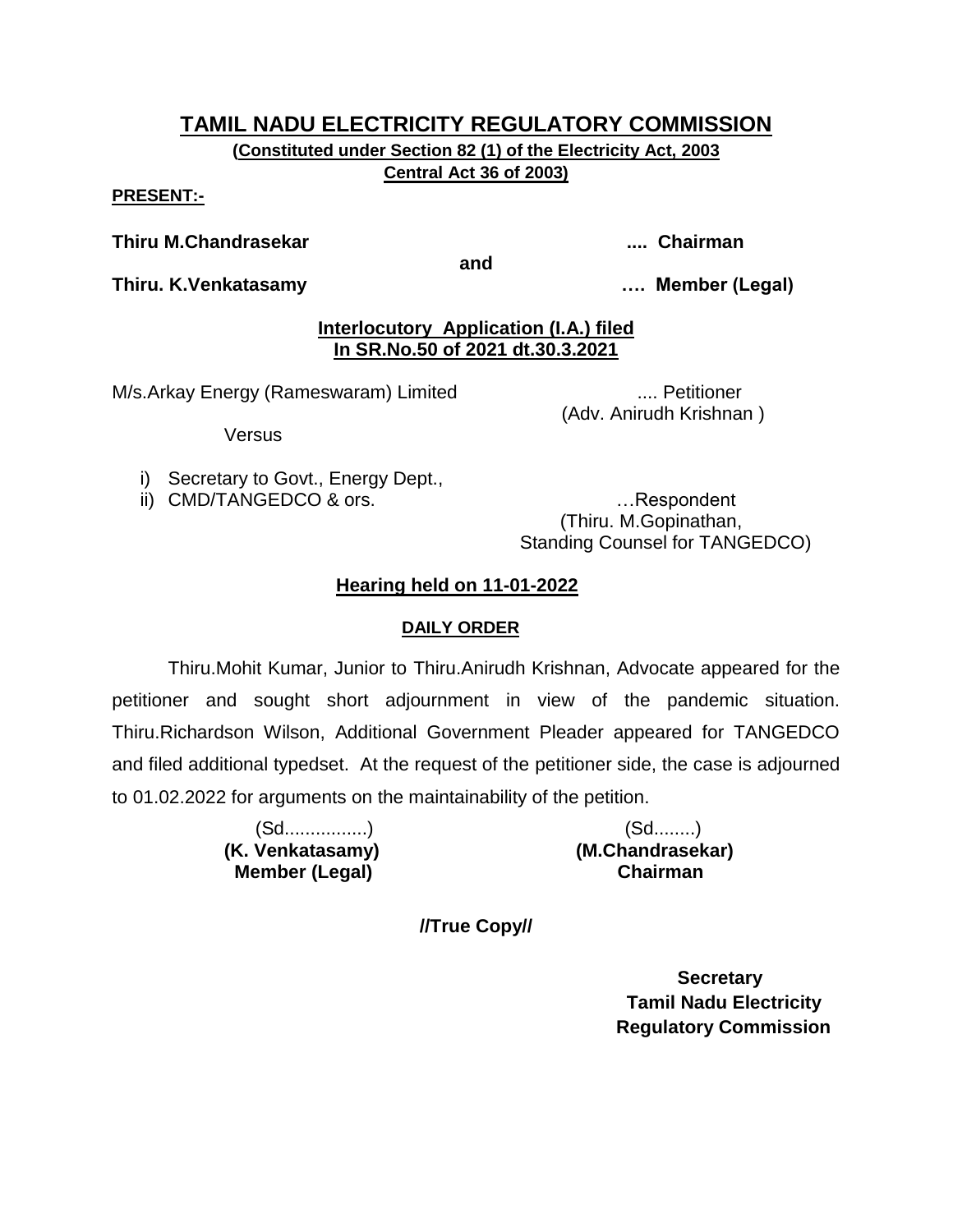**(Constituted under Section 82 (1) of the Electricity Act, 2003 Central Act 36 of 2003)**

**PRESENT:-**

**Thiru M.Chandrasekar .... Chairman**

**and**

**Thiru. K.Venkatasamy …. Member (Legal)**

#### **R.P.No.1 of 2021 In D.R.P.No.8 of 2016**

PTC India Limited **EXECUTE:** 2008. The set of the set of the set of the set of the set of the set of the set of the set of the set of the set of the set of the set of the set of the set of the set of the set of the set of

**Versus** 

(i) MALCO Energy Limited

(ii) CMD / TANGEDCO … Respondents (Adv.Rahul Balaji for R-1 &

(Adv.Ravi Kishore)

Adv.M.Gopinathan for R-2)

# **Hearing held on 11-01-2022**

# **DAILY ORDER**

Thiru.Ravi Kishore, Advocate appeared for the petitioner. Thiru.Rahul Balaji, Advocate appeared for M/s.MALCO Energy Limited (R-1). Thiru.M.Gopinathan, Standing Counsel for TANGEDCO and sought short adjournment as the Senior Advocate, Thiru.N.C.Ramesh will be appearing in this matter. Counsel for the petitioner and M/s.MALCO Energy Limited are ready for arguments. At the request of the TANGEDCO side, the case is adjourned to 08.02.2022 for arguments.

> (Sd................) (Sd........) **(K. Venkatasamy) (M.Chandrasekar) Member (Legal) Chairman**

**//True Copy//**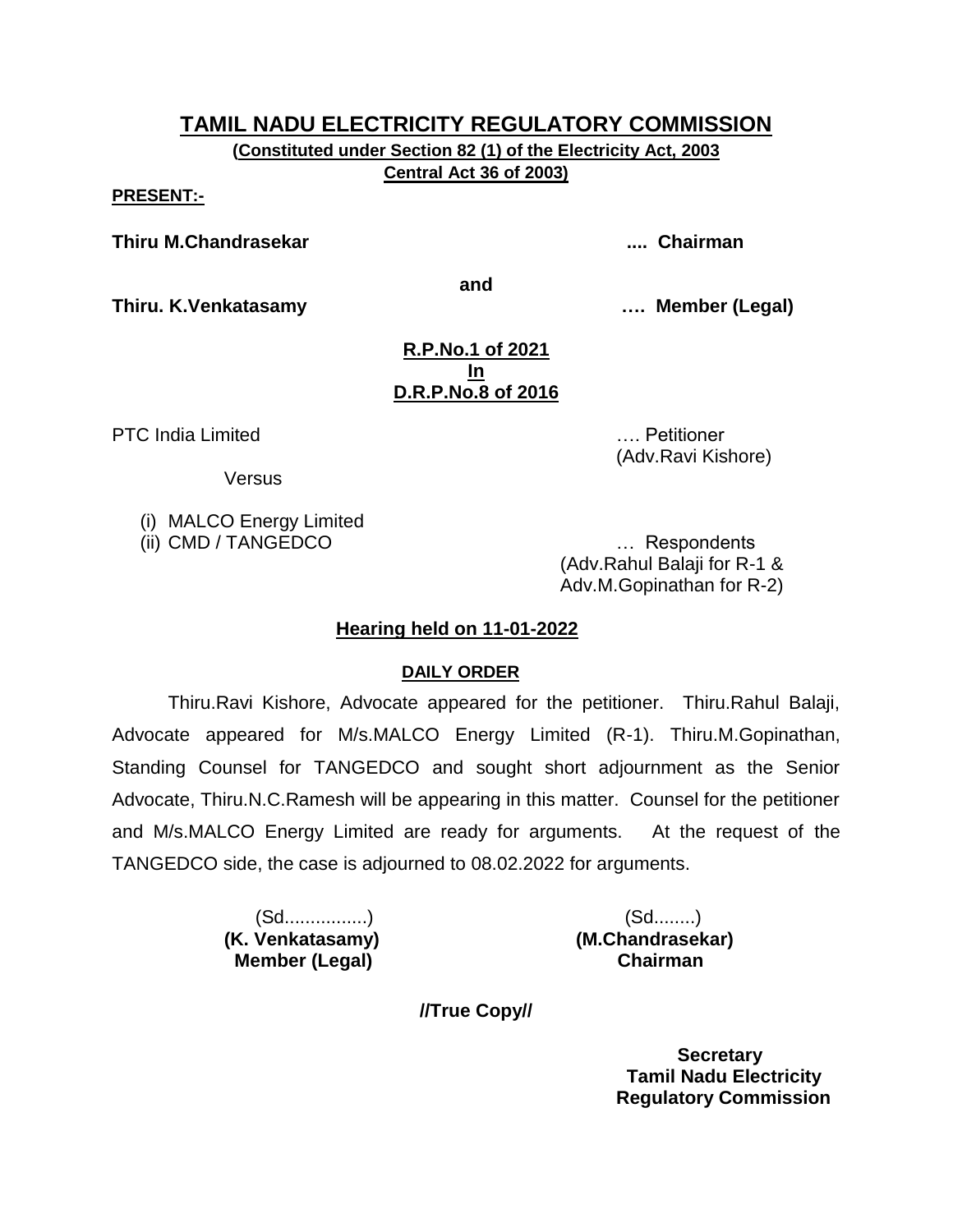**(Constituted under Section 82 (1) of the Electricity Act, 2003 Central Act 36 of 2003)**

**PRESENT:-**

**Thiru M.Chandrasekar .... Chairman**

**and**

**Thiru. K.Venkatasamy …. Member (Legal)**

#### **R.P.No.5 of 2021 in D.R.P.No.8 of 2016**

CE/PPP, TANGEDCO …. Petitioner

**Versus** 

(i) M/s.MALCO Energy Limited

(ii) PTC India Limited … Respondents (Adv.Rahul Balaji for R-1 & Adv.Ravi Kishore for R-2)

(Adv.M.Gopinathan)

# **Hearing held on 11-01-2022**

# **DAILY ORDER**

Thiru.M.Gopinathan, Standing Counsel for TANGEDCO and sought short adjournment as the Senior Advocate, Thiru.N.C.Ramesh will be appearing in this matter. Thiru.Rahul Balaji, Advocate appeared for M/s.MALCO Energy Limited (R-1). Thiru.Ravi Kishore, Advocate appeared for PTC India Limited (R-2). Respondents side are ready for arguments. At the request of the petitioner side, the case is adjourned to 08.02.2022 for arguments.

 **Member (Legal) Chairman**

 (Sd................) (Sd........) **(K. Venkatasamy) (M.Chandrasekar)**

**//True Copy//**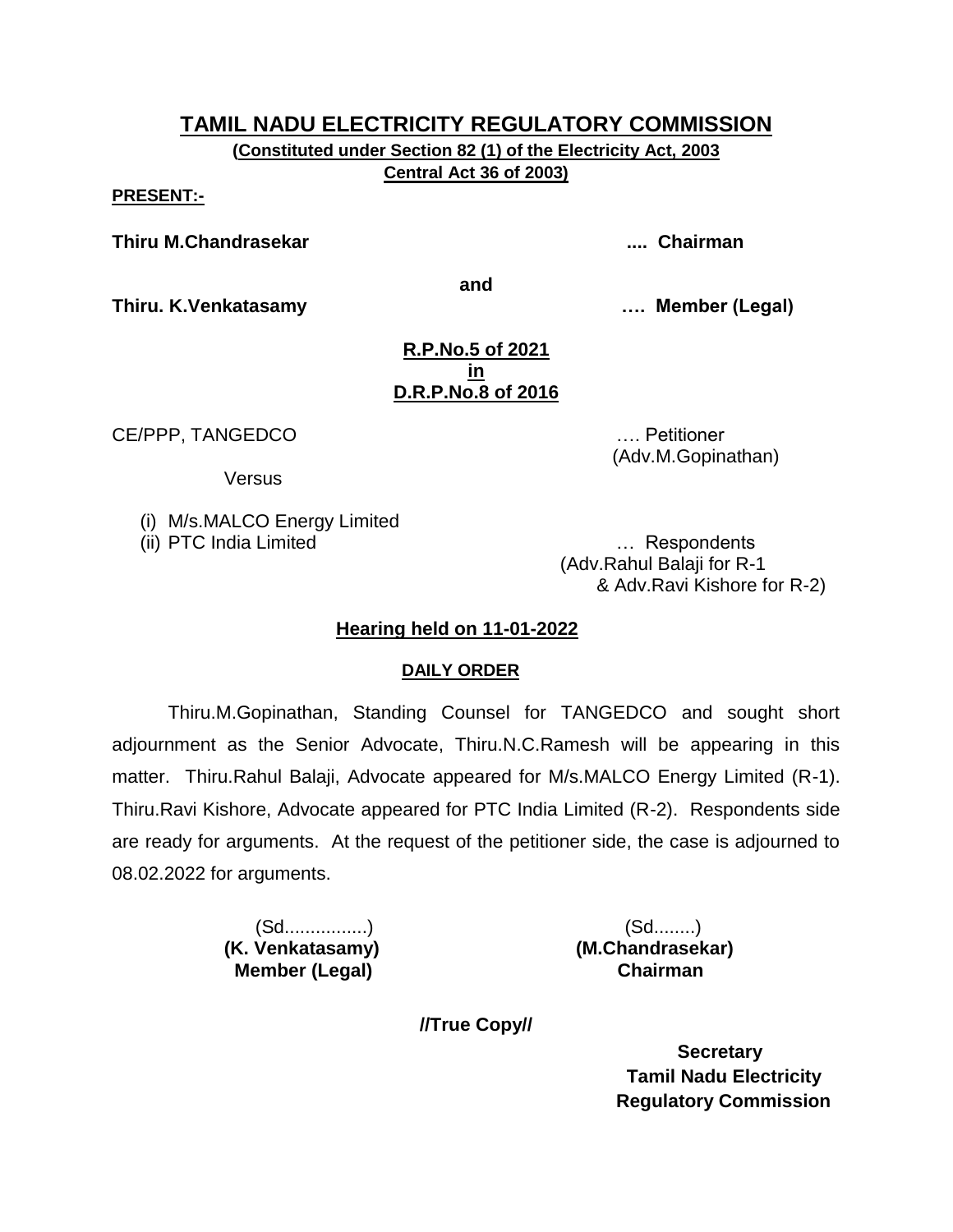**(Constituted under Section 82 (1) of the Electricity Act, 2003 Central Act 36 of 2003)**

#### **PRESENT:-**

**Thiru M.Chandrasekar .... Chairman**

**and**

**Thiru. K.Venkatasamy …. Member (Legal)**

**M.P.No.31 of 2020**

CFC/Revenue, TANGEDCO ….. Petitioner

(Adv. M.Gopinathan)

Versus

M/s. A.R.S. Energy Pvt. Ltd. **Example 20** 2004 2014 2015. Energy Pvt. Ltd.

(Adv. R.S.Pandiyaraj)

# **Hearing dated : 11-01-2022**

# **DAILY ORDER**

Thiru.M.Gopinathan, Standing Counsel for TANGEDCO appeared and sought short adjournment for filing written arguments and posting of the matter thereafter for orders. Thiru.S.P.Parthasarathy, Advocate appeared for the respondent. Commission directed the TANGEDCO to file its written submissions within 3 weeks and the respondent side to file written submissions within a week thereafter. Orders reserved.

> (Sd................) (Sd........) **Member (Legal)**

**(K. Venkatasamy) (M.Chandrasekar)**

 **//True Copy//**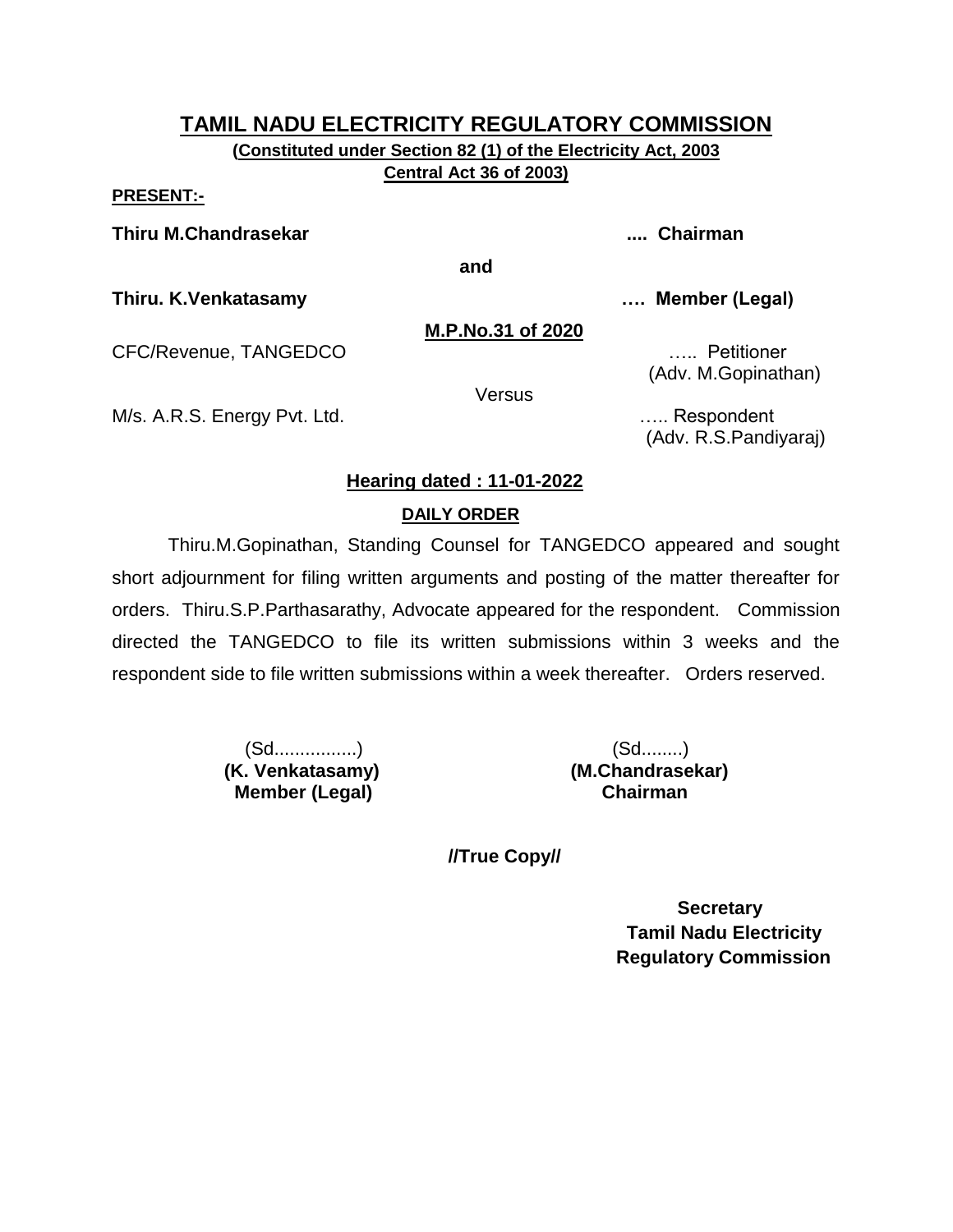**(Constituted under Section 82 (1) of the Electricity Act, 2003 Central Act 36 of 2003)**

**PRESENT:-**

**Thiru M.Chandrasekar .... Chairman**

**and**

**Thiru. K.Venkatasamy …. Member (Legal) M.P.No.34 of 2020**

CFC/Revenue, TANGEDCO ….. Petitioner

 (Thiru M.Gopinathan Standing Counsel for TANGEDCO)

Versus

CWRE Wind Power Pvt. Limited ….. Respondent

 (Thiru. Rahul Balaji Advocate for the Respondent)

# **Hearing dated : 11-01-2022**

## **DAILY ORDER**

Thiru.M.Gopinathan, Standing Counsel for TANGEDCO appeared and sought short adjournment for filing written arguments and posting of the matter thereafter for orders. Thiru.Rahul Balaji, Advocate appeared for the respondent. Commission directed the TANGEDCO to file its written submissions within 3 weeks and the respondent side to file written submissions within a week thereafter. Orders reserved.

> (Sd................) (Sd........)  **Member (Legal) Chairman**

**(K. Venkatasamy) (M.Chandrasekar)**

**//True Copy//**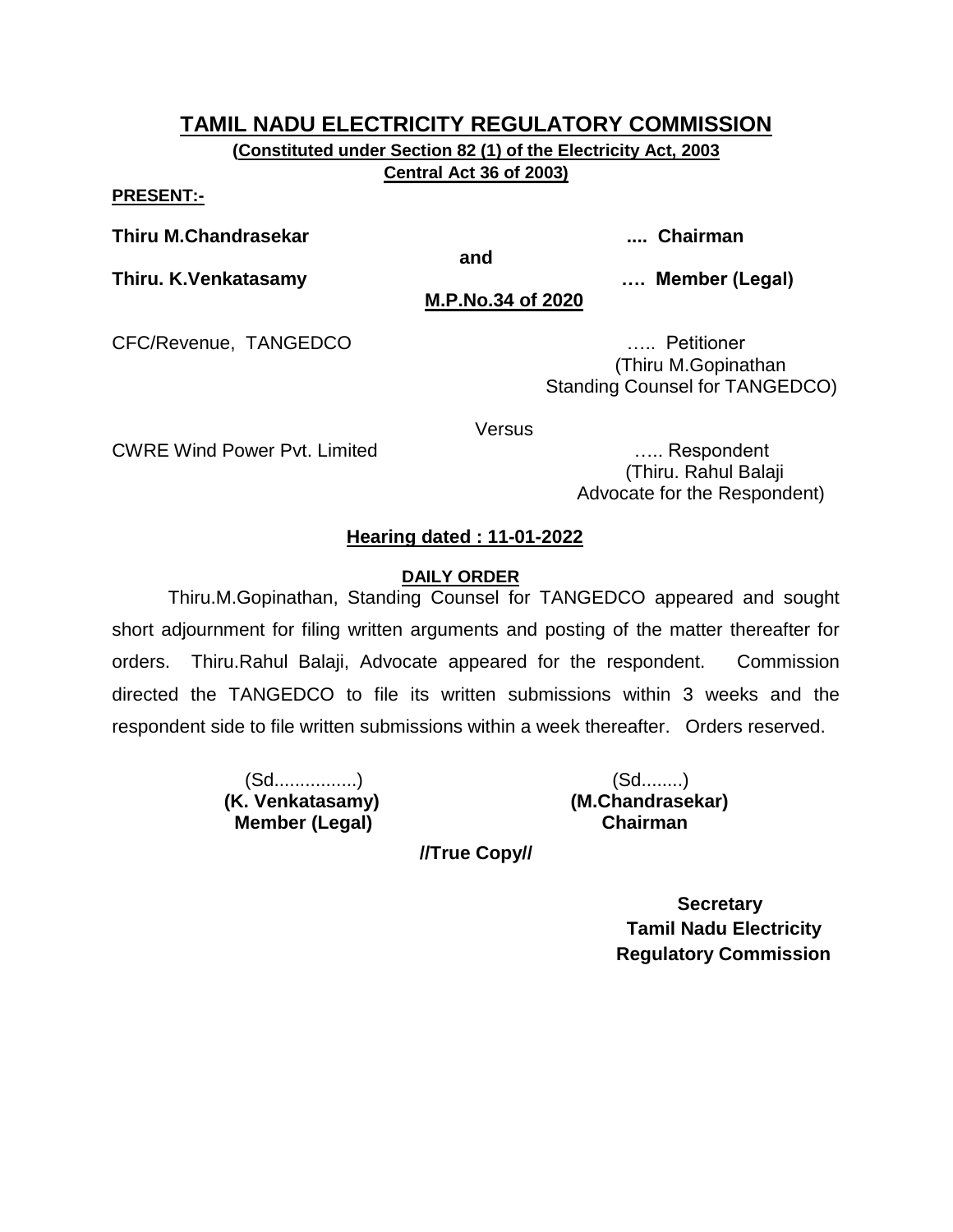**(Constituted under Section 82 (1) of the Electricity Act, 2003 Central Act 36 of 2003)**

**PRESENT:-**

**Thiru M.Chandrasekar .... Chairman**

**and**

**Thiru. K.Venkatasamy …. Member (Legal)**

#### **M.P.No.36 of 2020**

CFC/Revenue, TANGEDCO ….. Petitioner

**Versus** 

The Chettinad Cement Corpn. Pvt. Limited

 ….. Respondent (Adv. R.S.Pandiyaraj)

(Adv. M.Gopinathan)

## **Hearing dated : 11-01-2022**

#### **DAILY ORDER**

Thiru.M.Gopinathan, Standing Counsel for TANGEDCO appeared and sought short adjournment for filing written arguments and posting of the matter thereafter for orders. Thiru.S.P.Parthasarathy, Advocate appeared for the respondent. Commission directed the TANGEDCO to file its written submissions within 3 weeks and the respondent side to file written submissions within a week thereafter. Orders reserved.

> (Sd................) (Sd........)  **Member (Legal) Chairman**

**(K. Venkatasamy) (M.Chandrasekar)**

**//True Copy//**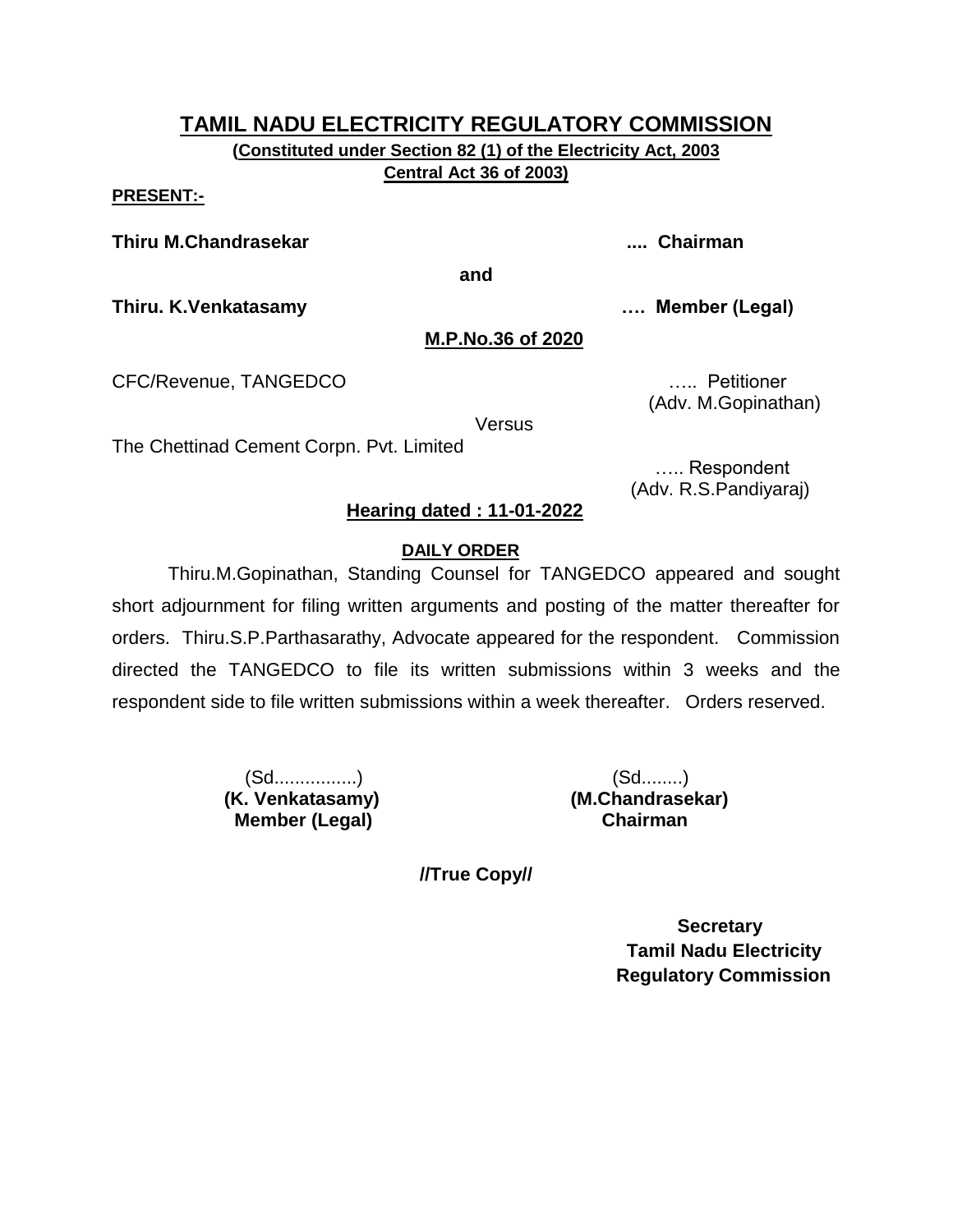# **TAMIL NADU ELECTRICITY REGULATORY COMMISSION (Constituted under Section 82 (1) of the Electricity Act, 2003**

**Central Act 36 of 2003)**

**PRESENT:-**

**Thiru M.Chandrasekar .... Chairman**

**and**

**Thiru. K.Venkatasamy …. Member (Legal)**

**M.P.No.5 of 2021**

CFC/Deposits & Documentation, TANGEDCO .... Petitioner

Versus

M/s.OPG Energy Pvt. Limited **Example 20** 1. Respondent

(Adv. M. Gopinathan )

(Adv.Rahul Balaji)

# **Hearing held on 11-01-2022**

# **DAILY ORDER**

Thiru.M.Gopinathan, Standing Counsel for TANGEDCO appeared and sought short adjournment for filing written arguments and posting of the matter thereafter for orders. Thiru.Rahul Balaji, Advocate appeared for the respondent. Commission directed the TANGEDCO to file its written submissions within 3 weeks and the respondent side to file written submissions within a week thereafter. Orders reserved.

> **(K. Venkatasamy) (M.Chandrasekar) Member (Legal) Chairman**

(Sd................) (Sd........)

**//True Copy//**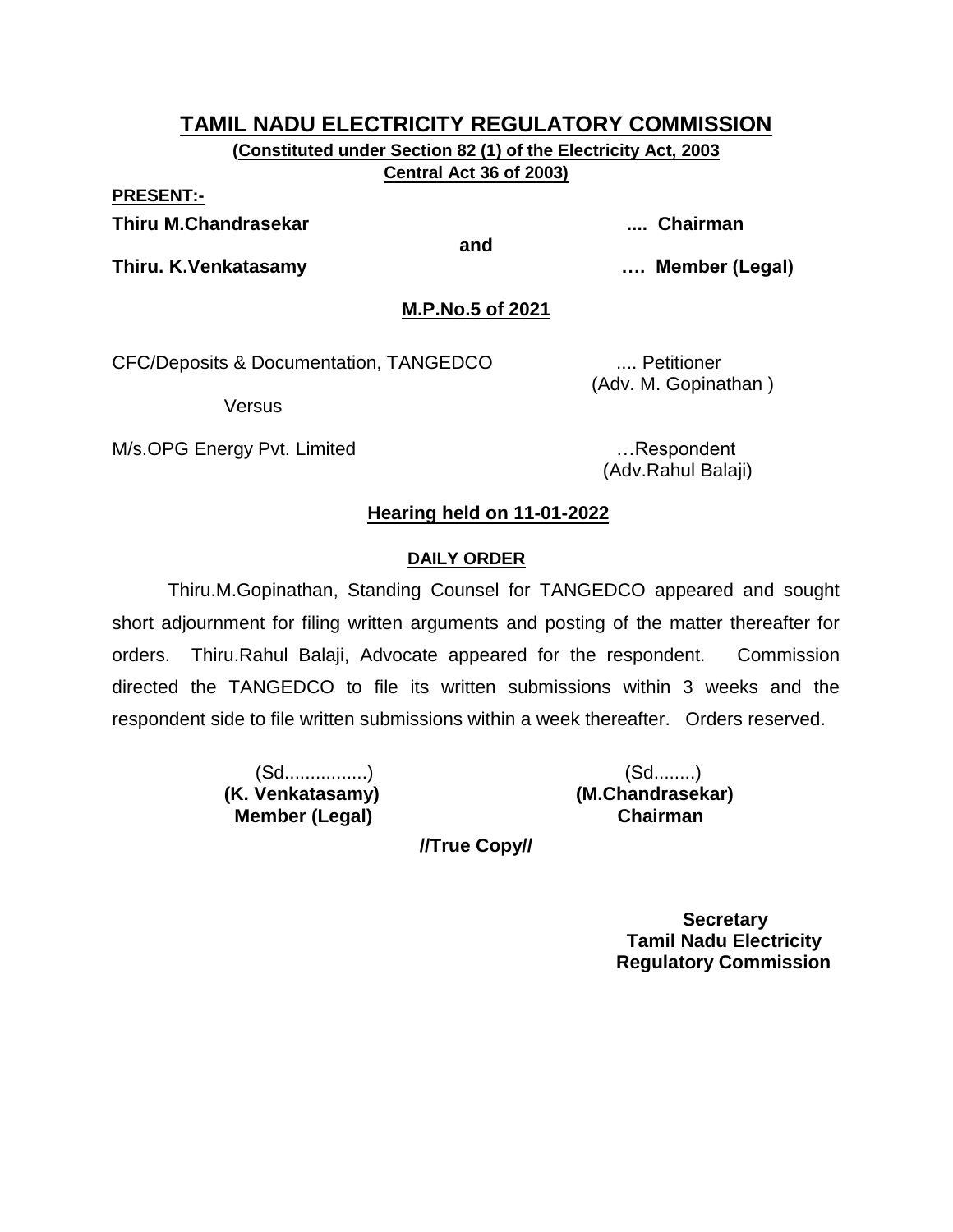**(Constituted under Section 82 (1) of the Electricity Act, 2003 Central Act 36 of 2003)**

#### **PRESENT:-**

**Thiru M.Chandrasekar .... Chairman**

**and**

**Thiru. K.Venkatasamy …. Member (Legal)**

#### **M.P.No.6 of 2021**

CFC/Deposits & Documentation TANGEDCO ….. Petitioner

 (Thiru M.Gopinathan Standing Counsel for TANGEDCO)

**Versus** 

Tulsyan NEC Limited ….. Respondent

(Adv.R.S.Pandiyaraj)

## **Hearing dated : 11-01-2022**

#### **DAILY ORDER**

Thiru.M.Gopinathan, Standing Counsel for TANGEDCO appeared and sought short adjournment for filing written arguments and posting of the matter thereafter for orders. Thiru.S.P.Parthasarathy, Advocate appeared for the respondent. Commission directed the TANGEDCO to file its written submissions within 3 weeks and the respondent side to file written submissions within a week thereafter. Orders reserved.

> (Sd................) (Sd........) **(K. Venkatasamy) (M.Chandrasekar) Member (Legal) Chairman**

**//True Copy//**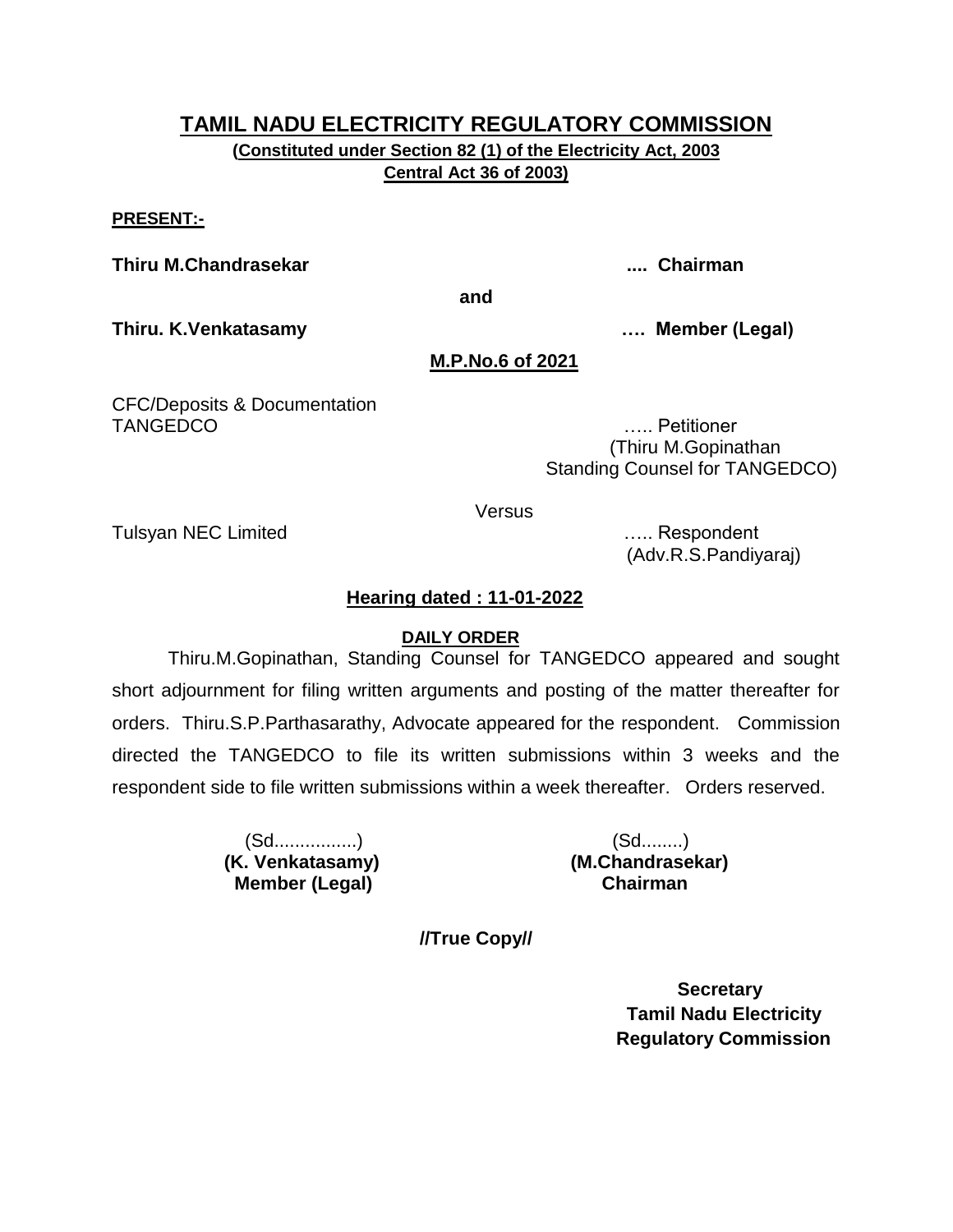**(Constituted under Section 82 (1) of the Electricity Act, 2003 Central Act 36 of 2003)**

#### **PRESENT:-**

#### **Thiru M.Chandrasekar .... Chairman**

**and**

#### **Thiru. K.Venkatasamy …. Member (Legal)**

**M.P.No.7 of 2021**

CFC/Deposits & Documentation TANGEDCO **Example 2018** 2019 12:00 Petitioner

 (Thiru M.Gopinathan Standing Counsel for TANGEDCO)

**Versus** 

- (i) Sai Regency Power Corpn. Limited
- (ii) Brakes India Pvt. Limited
- (iii) Chemplast Sanmar Limited
- (iv) Harshini Textiles Mills Limited
- (v) Jagannath Textile Mills Limited
- (vi) Sri Rameshwar Textiles
- (vii) Lakshmi Mills Co. Ltd.
- (viii) ABI Showatech India Limited
- (ix) MRF Limited …… Respondents
- (x) Orchid Chemicals Pharmaceuticals Limited (Adv.Rahul Balaji for R-2, R-4
- (xi) Precot Merdian Limited to R-13,
- (xii) Sundaram Clayton Limited M/s.Shree Law Services
- (xiii) TVS Sricharkra Limited for R-3 and

(Adv.Anand K.Ganesan for R-1)

## **Hearing dated : 11-01-2022**

## **DAILY ORDER**

Thiru.M.Gopinathan, Standing Counsel for TANGEDCO appeared and sought short adjournment for filing written arguments and posting of the matter thereafter for orders. Thiru.Anand K.Ganesan, Advocate appeared for R-1. Thiru.Rahul Balaji, Advocate appeared for R-2, R-4 to R13. Thiru.Dev Dakshan, Advocate from M/s.Shree Law Services appeared for R-3. Commission directed the TANGEDCO to file its written submissions within 3 weeks and the respondent side to file written submissions within a week thereafter. Orders reserved.

> (Sd................) (Sd........) **(K. Venkatasamy) (M.Chandrasekar) Member (Legal) Chairman**

**//True Copy//**